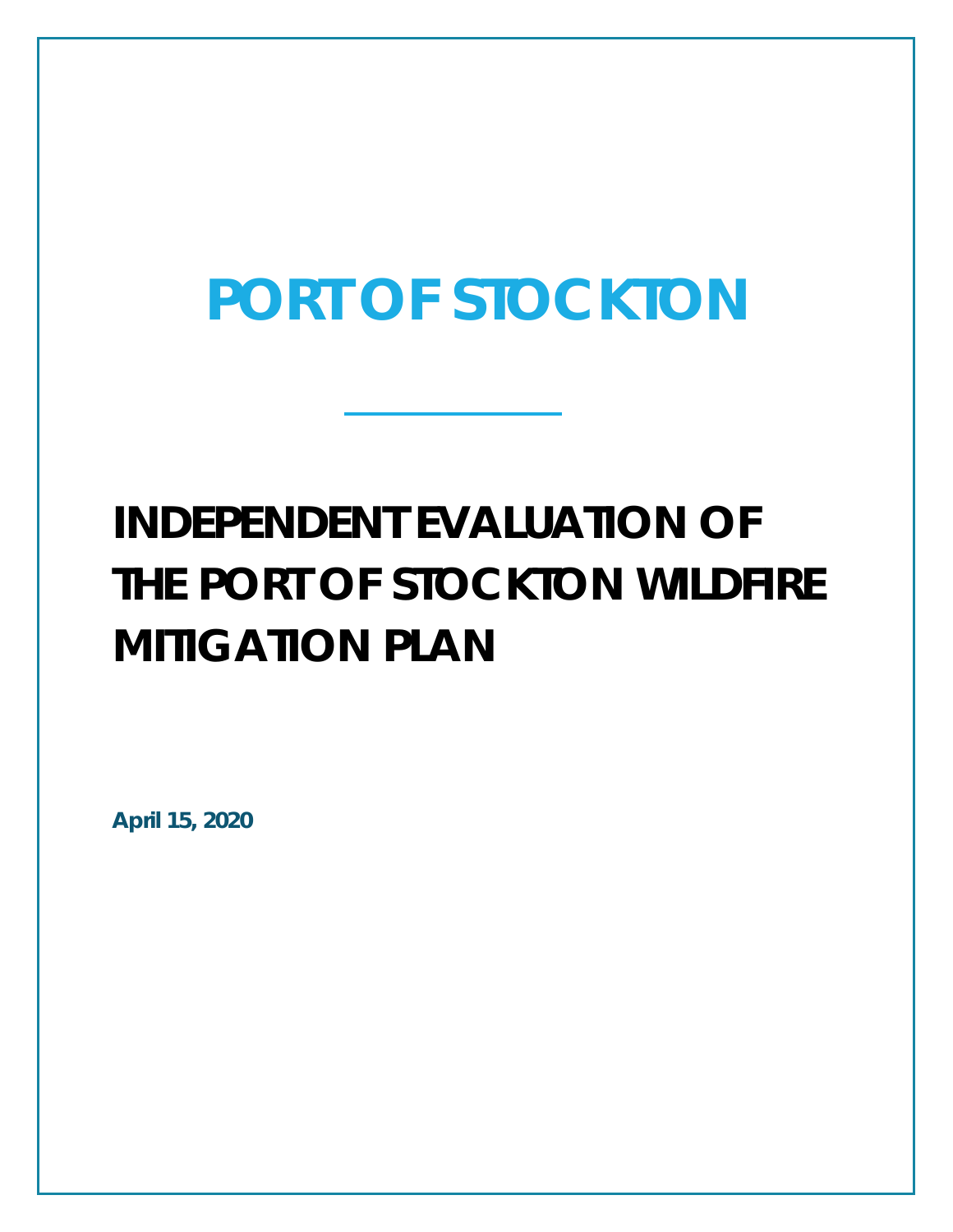### **TABLE OF CONTENTS**

| $\mathbf{L}$  |  |
|---------------|--|
| Α.            |  |
| <b>B.</b>     |  |
| $\mathsf{C}.$ |  |
| Ш.            |  |
| III.          |  |
| А.            |  |
| <b>B.</b>     |  |
| $C$ .         |  |
| D.            |  |
| IV.           |  |
| Α.            |  |
| В.            |  |
| $V_{\cdot}$   |  |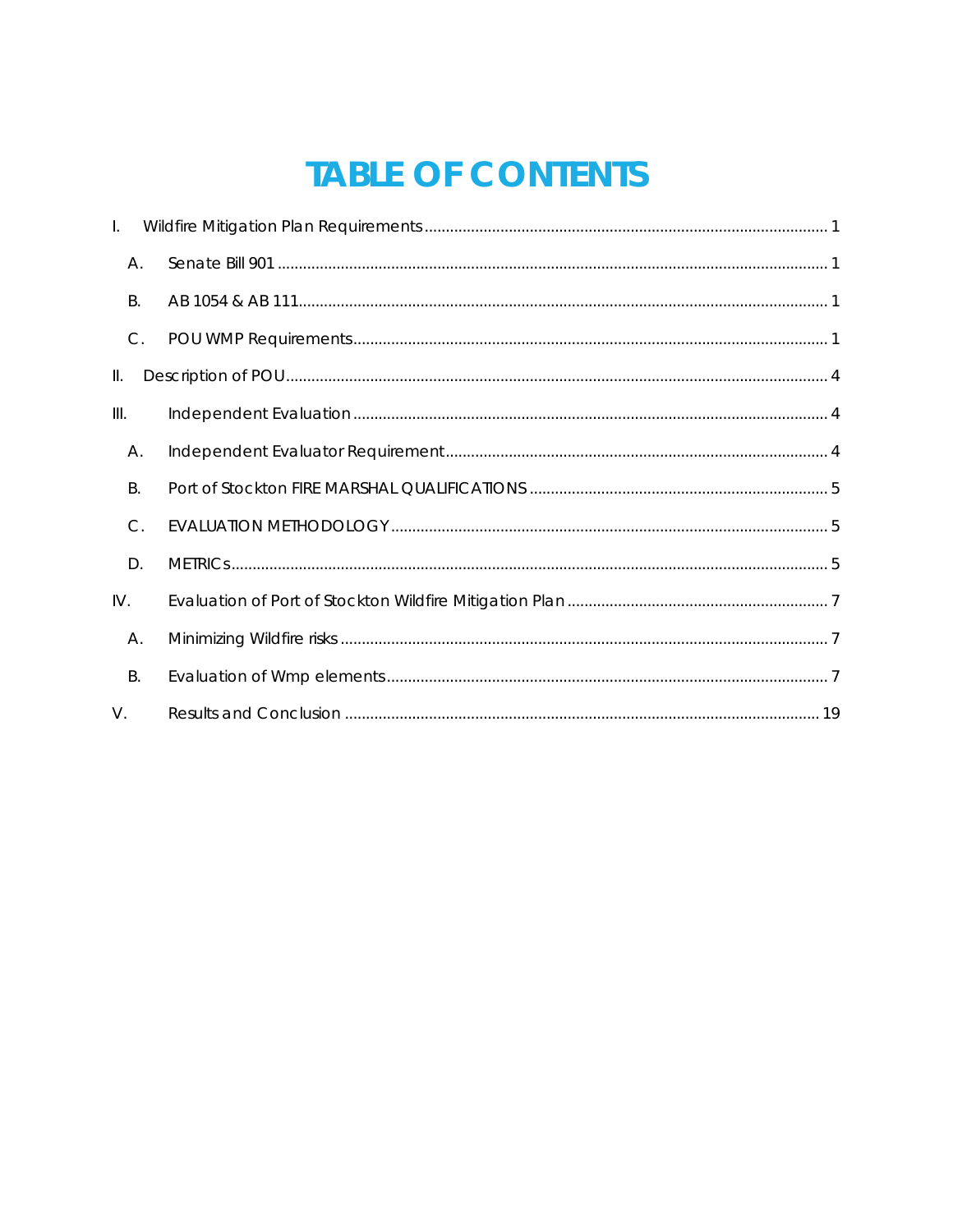#### <span id="page-2-1"></span><span id="page-2-0"></span>**I. WILDFIRE MITIGATION PLAN REQUIREMENTS**

#### A. SENATE BILL 901

Senate Bill (SB) 901 (2018) requires all publicly owned electric utilities (POUs), including the Port of Stockton (Port), to prepare and present a wildfire mitigation plan (WMP) to its governing board prior to January 1, 2020, and annually thereafter. SB 901 identifies specific topics that must be addressed in each POU's WMP, including describing the POU's wildfire mitigation preventative strategies and programs. POUs must also have their plan reviewed by a qualified independent evaluator to assess the comprehensiveness of the plan.

<span id="page-2-2"></span>This report serves as the Port's independent evaluation in compliance with SB 901.

#### B. AB 1054 & AB 111

Assembly Bill (AB) 1054 (2019) and AB 111 (2019) created a new state agency called the California Wildfire Safety Advisory Board ("Board"), which will be made up of seven members, five appointed by the Governor, one appointed by the Speaker of the Assembly, and one appointed by the Senate Rules Committee. SB 1054 requires that every POU must submit its WMP to the Board by July 1 of each year, staring in 2020. The Board will then review the POU WMP and provide comments and advisory opinions on the content and sufficiency of the WMP.

#### C. POU WMP REQUIREMENTS

<span id="page-2-3"></span>California Public Utilities Code (PUC) § 8387(b)(2) lists the statutory requirements for POU WMPs. These are the specific elements that the Fire Marshal must review in order to make its determination for this report. The following list provides the specific elements that must be addressed in a POU WMP:

- **Responsibilities:** An accounting of the responsibilities of persons responsible for executing the plan. (PUC § 8387(b)(2)(A))
- **Objectives:** The objectives of the wildfire mitigation plan. (PUC § 8387(b)(2)(B))
- **Preventive Strategies:** A description of the preventive strategies and programs to be adopted by the local publicly owned electric utility or electrical cooperative to minimize the risk of its electrical lines and equipment causing catastrophic wildfires, including consideration of dynamic climate change risks. (PUC § 8387(b)(2)(C))
- **Evaluation Metrics:** A description of the metrics the local publicly owned electric utility or electrical cooperative plans to use to evaluate the wildfire mitigation plan's performance and the assumptions that underlie the use of those metrics. (PUC § 8387(b)(2)(D))
- **Impact of Metrics:** A discussion of how the application of previously identified metrics to previous wildfire mitigation plan performances has informed the wildfire mitigation plan. (PUC § 8387(b)(2)(E))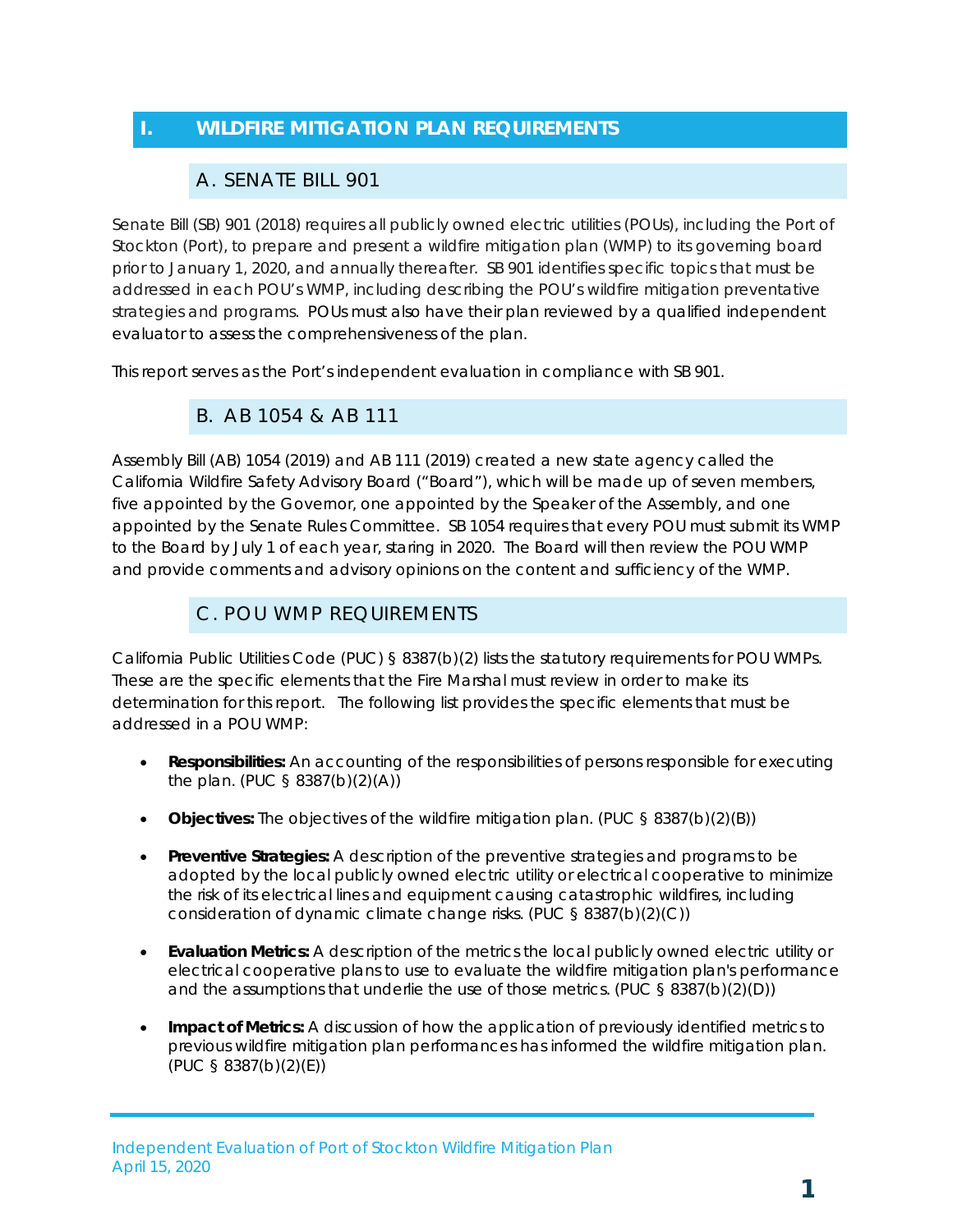- **Recloser and/or De-energization Protocols:** Protocols for disabling reclosers and deenergizing portions of the electrical distribution system that consider the associated impacts on public safety, as well as protocols related to mitigating the public safety impacts of those protocols, including impacts on critical first responders and on health and communication infrastructure. (PUC § 8387(b)(2)(F))
- **Customer Notification Procedures:** Appropriate and feasible procedures for notifying a customer who may be impacted by the de-energizing of electrical lines. The procedures shall consider the need to notify, as a priority, critical first responders, health care facilities, and operators of telecommunications infrastructure.<sup>[1](#page-3-0)</sup> (PUC § 8387(b)(2)(G))
- **Vegetation Management:** Plans for vegetation management. (PUC § 8387(b)(2)(H))
- **Inspections:** Plans for inspections of the local publicly owned electric utility's or electrical cooperative's electrical infrastructure. (PUC § 8387(b)(2)(I))
- **Prioritization of Wildfire Risks:** A list that identifies, describes, and prioritizes all wildfire risks, and drivers for those risks, throughout the local publicly owned electric utility's or electrical cooperative's service territory. The list shall include, but not be limited to, both of the following:
	- o Risks and risk drivers associated with design, construction, operation, and maintenance of the local publicly owned electric utility's or electrical cooperative's equipment and facilities. (PUC § 8387(b)(2)(J)(i))
	- o Particular risks and risk drivers associated with topographic and climatological risk factors throughout the different parts of the local publicly owned electric utility's or electrical cooperative's service territory. (PUC § 8387(b)(2)(J(ii))
- **CPUC Fire Threat Map Adjustments:** Identification of any geographic area in the local publicly owned electric utility's or electrical cooperative's service territory that is a higher wildfire threat than is identified in a commission fire threat map, and identification of where the commission should expand a high fire-threat district based on new information or changes to the environment. (PUC § 8387(b)(2)(K))
- **Enterprisewide Risks:** A methodology for identifying and presenting enterprisewide safety risk and wildfire-related risk. (PUC § 8387(b)(2)(L))

<span id="page-3-0"></span> <sup>1</sup> On October 2, 2019, the Governor signed into law SB 560 (stats. 2019, ch. 410), which amends the language of this provision. As amended, this language states:

Appropriate and feasible procedures for notifying a customer who may be impacted by the de-energizing of electrical lines. The procedures shall direct notification to all public safety offices, critical first responders, health care facilities, and operators of telecommunications infrastructure with premises within the footprint of potential deenergization for a given event.

Because the statute was amended after the Port prepared its WMP and because this new language is not yet effective, the Port of Stockton's WMP reflects the prior statutory language. The Port of Stockton Fire Marshal has determined that because the Port of Stockton is not adopting de-energization protocols, this statutory change does not impact the Port of Stockton Fire Marshal's review.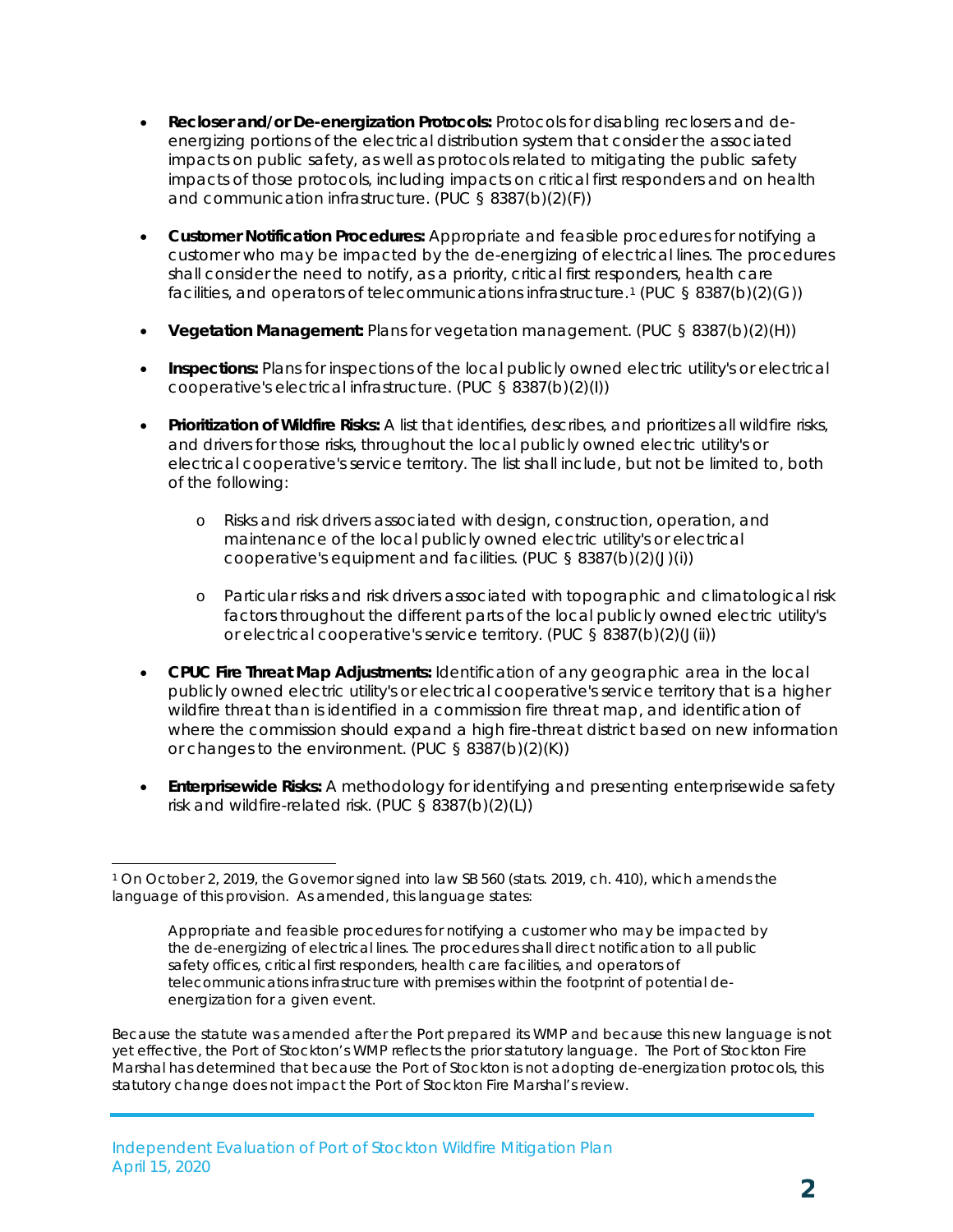- **Restoration of Service:** A statement of how the local publicly owned electric utility or electrical cooperative will restore service after a wildfire. (PUC § 8387(b)(2)(M))
- **Monitor and Audit:** A description of the processes and procedures the local publicly owned electric utility or electrical cooperative shall use to do all of the following:
	- o Monitor and audit the implementation of the wildfire mitigation plan. (PUC § 8387(b)(2)(N)(i))
	- o Identify any deficiencies in the wildfire mitigation plan or its implementation, and correct those deficiencies. (PUC § 8387(b)(2)(N)(ii))
	- o Monitor and audit the effectiveness of electrical line and equipment inspections, including inspections performed by contractors, that are carried out under the plan, other applicable statutes, or commission rules. (PUC § 8387(b)(2)(N)(iii))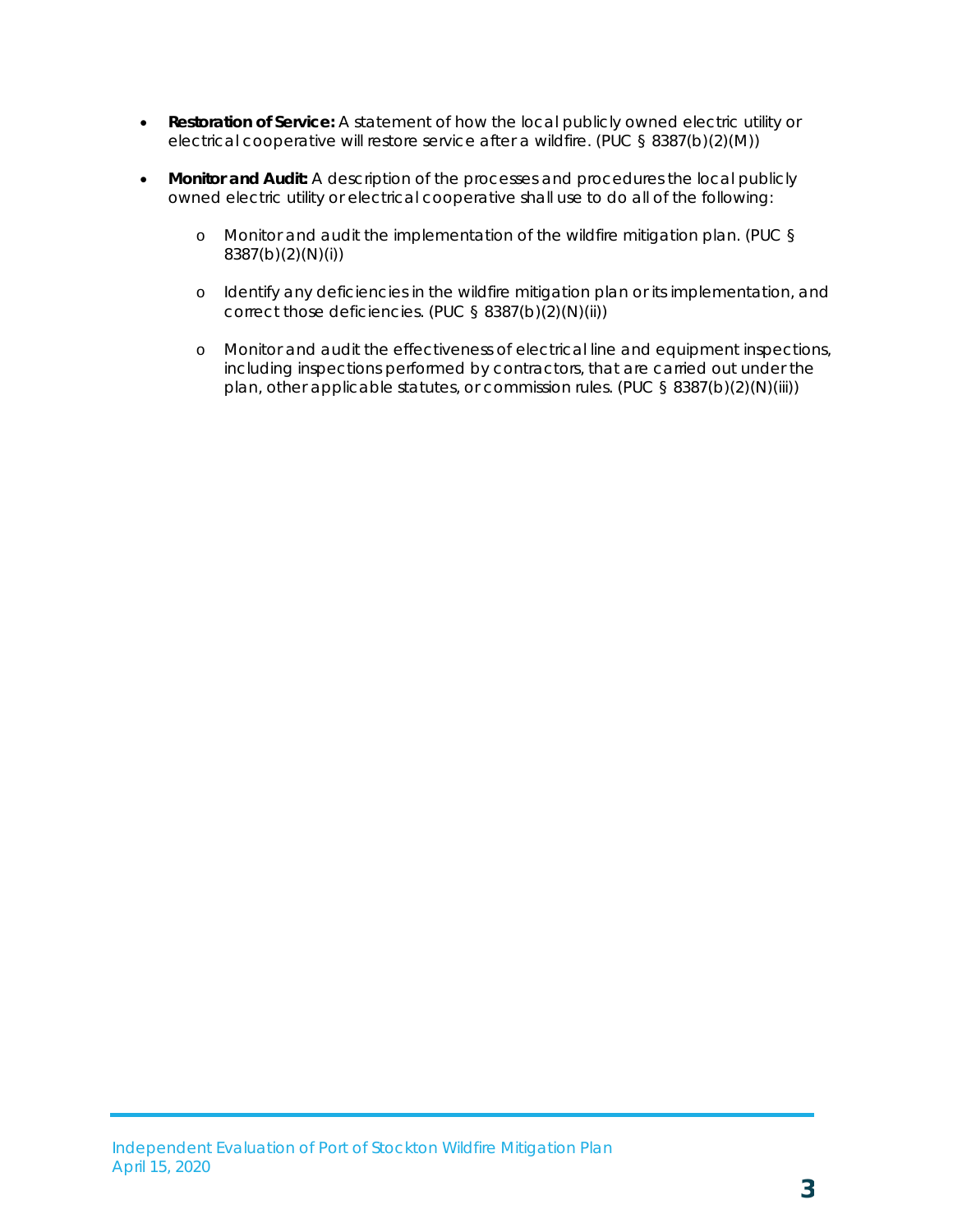#### <span id="page-5-0"></span>**II. DESCRIPTION OF POU**

The Stockton Port District (Port) is a public corporation created for municipal purposes pursuant to Section 6290 of the California Harbors and Navigation Code. The Board of Port Commissioners is the Publicly Owned Utility governing body and the Port Director is the Publicly Owned Utility Chief Executive Officer.

The Port owns and maintains the utility system infrastructure, including power lines and poles, located on Rough & Ready Island, which is also known as the West Complex. Pacific Gas and Electric Company (PG&E) provides electricity to the West Complex pursuant to a utility interconnection operations agreement (IOA) filed with the Federal Energy Regulatory Commission (FERC).

Through a recently amended/extended IOA, PG&E provides the Port with wholesale electric transmission service from the California Independent System Operator's (CAISO) electric grid. The point of interconnection between the two electric systems is the high voltage (60kV) side of the Port's Rough and Ready substation. The Port provides low voltage (12kV) retail electric distribution service to its tenants within the West Complex from the Port's Rough and Ready Substation.

The Port is located in a region of the state with a very low wildfire risk. No part of the Port's service territory is located in or near the High Fire Threat District designed in the California Public Utilities Commission's (CPUC) Fire Threat Map and all of the Port's service territory is designated as "non-fuel" or "moderate" in the California Department of Forestry and Fire Protection's (CALFIRE) Fire and Resource Assessment Program (FRAP) Fire Threat Map.

Despite this low risk, the Port takes appropriate actions to help its region prevent and respond to the increasing risk of wildfires. In its role as a public agency, the Port closely coordinates with other local safety and emergency officials to help protect against fires and respond to emergencies. In its role as a utility, the Port follows all applicable design, construction, operation, and maintenance requirements that reduce safety risks associated with its system.

The Port prepared a WMP and presented its plan to Port tenants at a public meeting at the Port offices on October 30, 2019. After receiving no public comments prior to the meeting, the Board approved the WMP at a public board meeting on December 2, 2019. The final approved WMP is available on the Port's website.

#### <span id="page-5-2"></span><span id="page-5-1"></span>**III. INDEPENDENT EVALUATION**

#### A. INDEPENDENT EVALUATOR REQUIREMENT

SB 901 requires each POU to "contract with a qualified independent evaluator with experience in assessing the safe operation of electrical infrastructure to review and assess the comprehensiveness of its wildfire mitigation plan."[2](#page-5-3) Additionally, the independent evaluator's

<span id="page-5-3"></span> <sup>2</sup> Cal. Pub. Util.Code § 8387(c).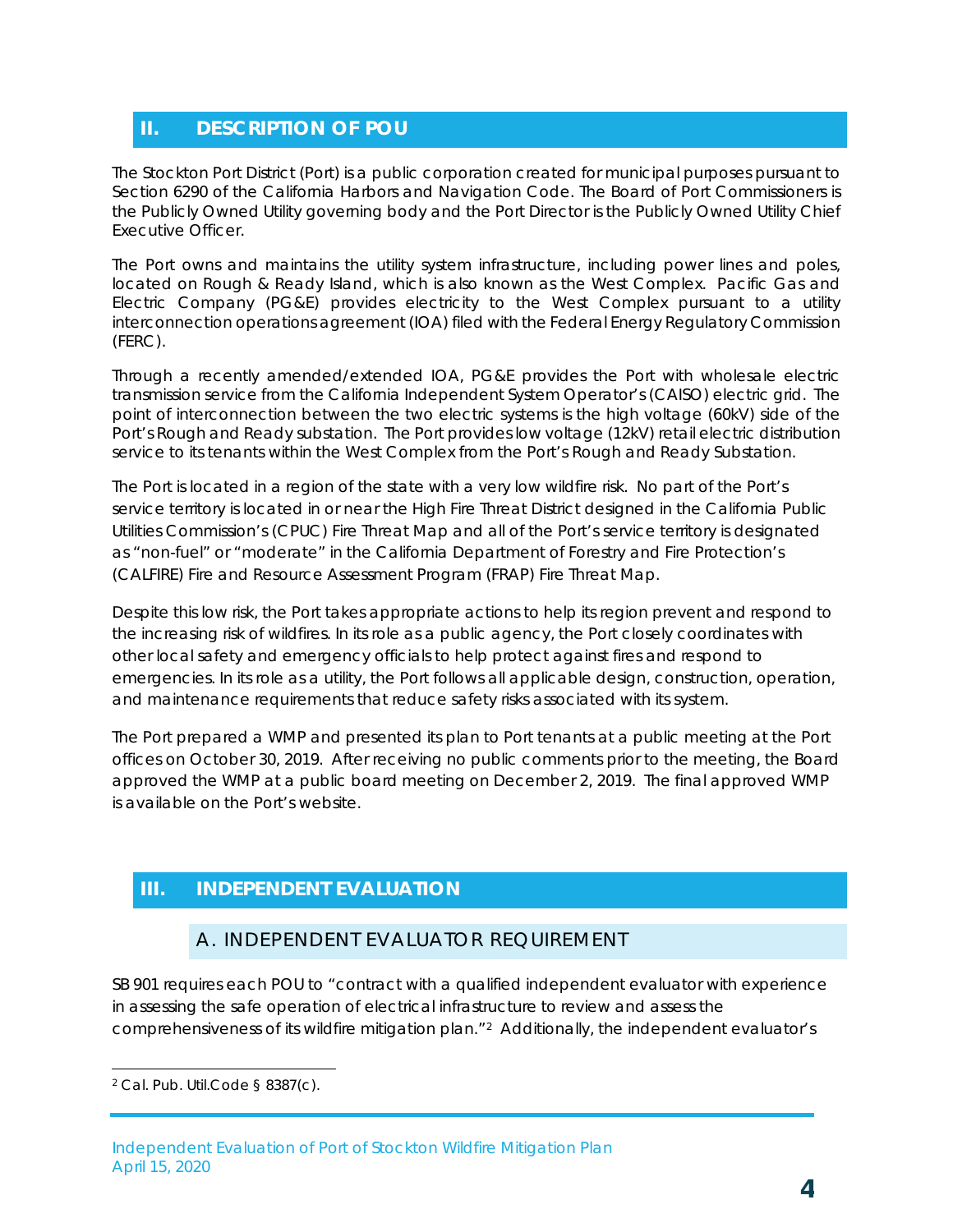assessment of the comprehensiveness of the Port's WMP must be issued in a report that is both posted to the POU's website and presented at a public meeting of the Port's governing board.

#### <span id="page-6-0"></span>B. PORT OF STOCKTON FIRE MARSHAL QUALIFICATIONS

SB 901 requires that the qualified independent evaluator that performs the assessment of the Port's WMP must have experience in assessing the safe operation of electrical infrastructure. The Fire Marshal (also serving as the City of Stockton's Assistant Fire Marshal) will serve as the independent auditor for the WMP. As the Fire Marshal, this individual has specific knowledge of Port operations and is active in patrolling the Port providing inspections and safety recommendations to tenants. The physical presence of this individual allows for the constant monitoring of the necessary wildfire mitigation measures to ensure continuing compliance.

#### C. EVALUATION METHODOLOGY

<span id="page-6-1"></span>The Fire Marshal will evaluate the comprehensiveness the Port's WMP on the following measures:

- **Statutory Compliance:** the Fire Marshal will ensure that each required element specified in SB 901 (as listed in Section II.C. above) is either addressed in the Port's WMP or the Port has sufficiently described why that element is not applicable due to the Port's size, geography, system, or other relevant factor.
- **Industry Comparison:** the Fire Marshal is familiar with existing industry practices and has reviewed the Investor Owned Utility (IOU) WMPs previously filed with the California Public Utilities Commission (CPUC).[3](#page-6-3) The Fire Marshal has compared the Port's WMP against existing practices and any comparable actions planned by the IOUs.
- **Physical Inspections:** Because of the Fire Marshal's role in the Port, the Fire Marshal has access to and regularly inspects the Port facilities, including electrical infrastructure. Therefore, the Fire Marshal has access to a long history of data on the fire mitigation decisions and performance of the Port. The Fire Marshal's evaluation of the Port WMP draws upon this historical data and experience.

### D. METRICS

<span id="page-6-2"></span>The Port's WMP proposes the following metrics to measure performance of its wildfire mitigation measures: (1) number of fire ignitions,<sup>[4](#page-6-4)</sup> and (2) wires down events.<sup>[5](#page-6-5)</sup> The Fire Marshal has determined that these are appropriate metrics for this initial WMP. The Fire Marshal will evaluate

<span id="page-6-4"></span><span id="page-6-3"></span><sup>&</sup>lt;sup>3</sup> IOU WMPs are available at: [https://www.cpuc.ca.gov/SB901/.](https://www.cpuc.ca.gov/SB901/)<br><sup>4</sup> For purposes of this metric, a fire ignition is defined as follows: (i) Port facility was associated with the fire; (ii) the fire was self-propagating and of a material other than electrical and/or communication facilities; (iii) the resulting fire traveled greater than one linear meter from the ignition point; and (iv) Port has knowledge that the fire occurred.

<span id="page-6-5"></span><sup>5</sup> For purposes of this metric, a wires down event includes any instance where an electric transmission or primary distribution conductor falls to the ground or on to a foreign object.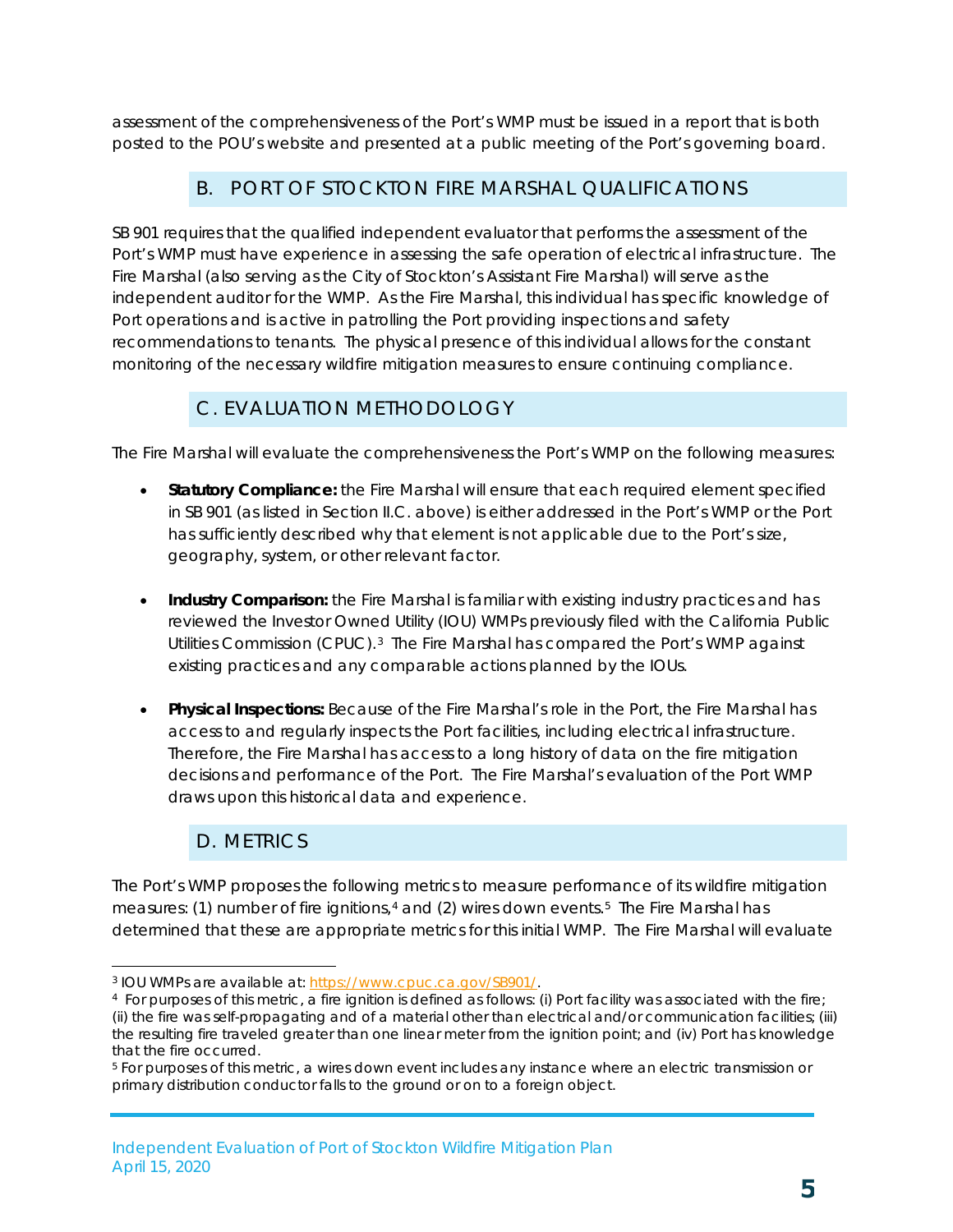the metrics selected in Phase 2 of the CPUC's current Wildfire Mitigation Plan rulemaking for the IOUs (R.18-10-007) and determine if any additional metrics should be incorporated into future Port WMPs.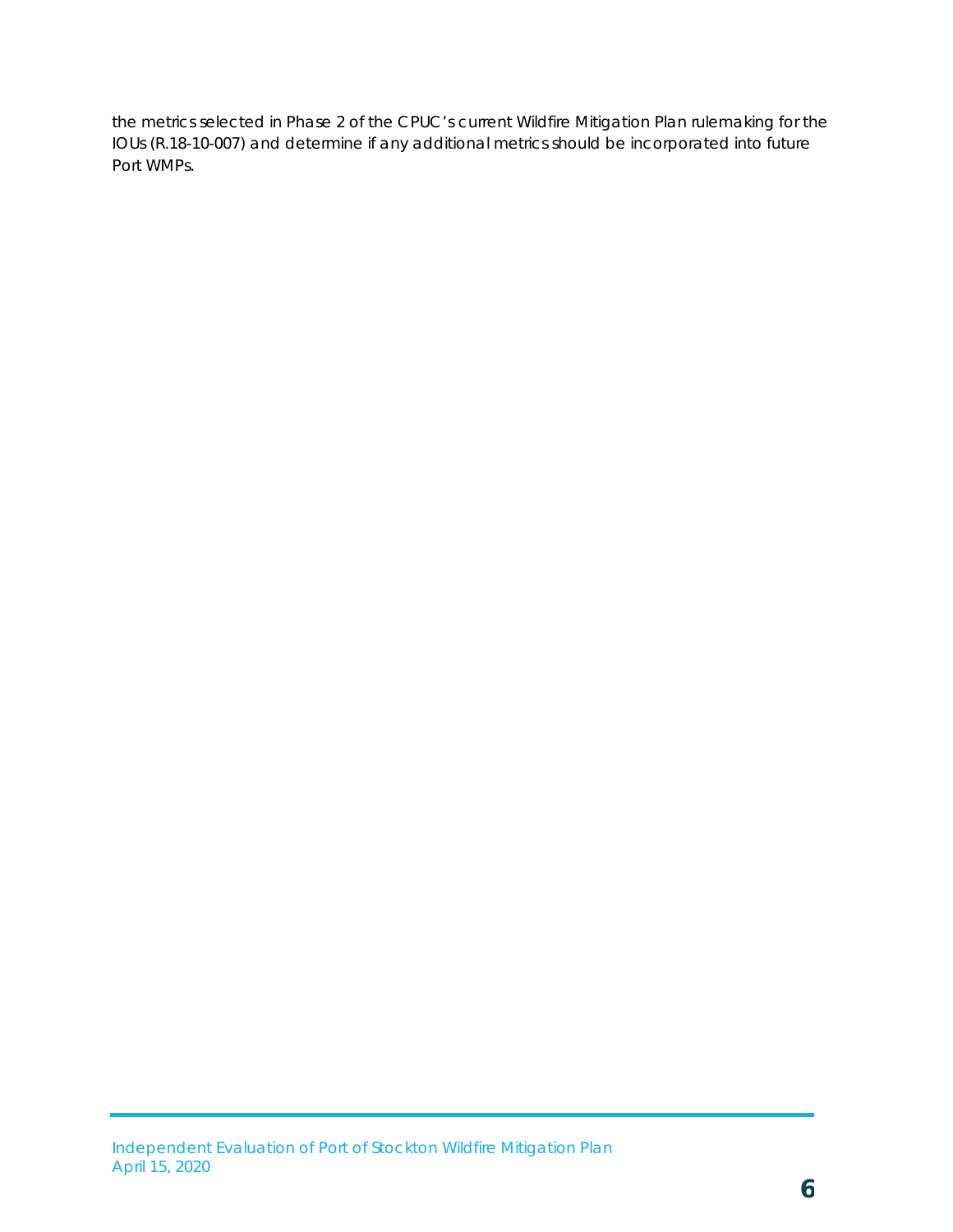### <span id="page-8-1"></span><span id="page-8-0"></span>**IV. EVALUATION OF [POU] WILDFIRE MITIGATION PLAN**

#### A. MINIMIZING WILDFIRE RISKS

California Public Utilities Code section 8387(a) requires the following:

Each local publicly owned electric utility and electrical cooperative shall construct, maintain, and operate its electrical lines and equipment in a manner that will minimize the risk of wildfire posed by those electrical lines and equipment.

<span id="page-8-2"></span>To support this goal, the Port regularly evaluates the prudent and cost-effective improvements to its physical assets, operations, and training that can help reduce the risk of equipment-related fires.

#### B. EVALUATION OF WMP ELEMENTS

The following table lists each required element for POU WMPs and provides the Fire Marshal's assessment of the comprehensiveness of that element within the Port's WMP.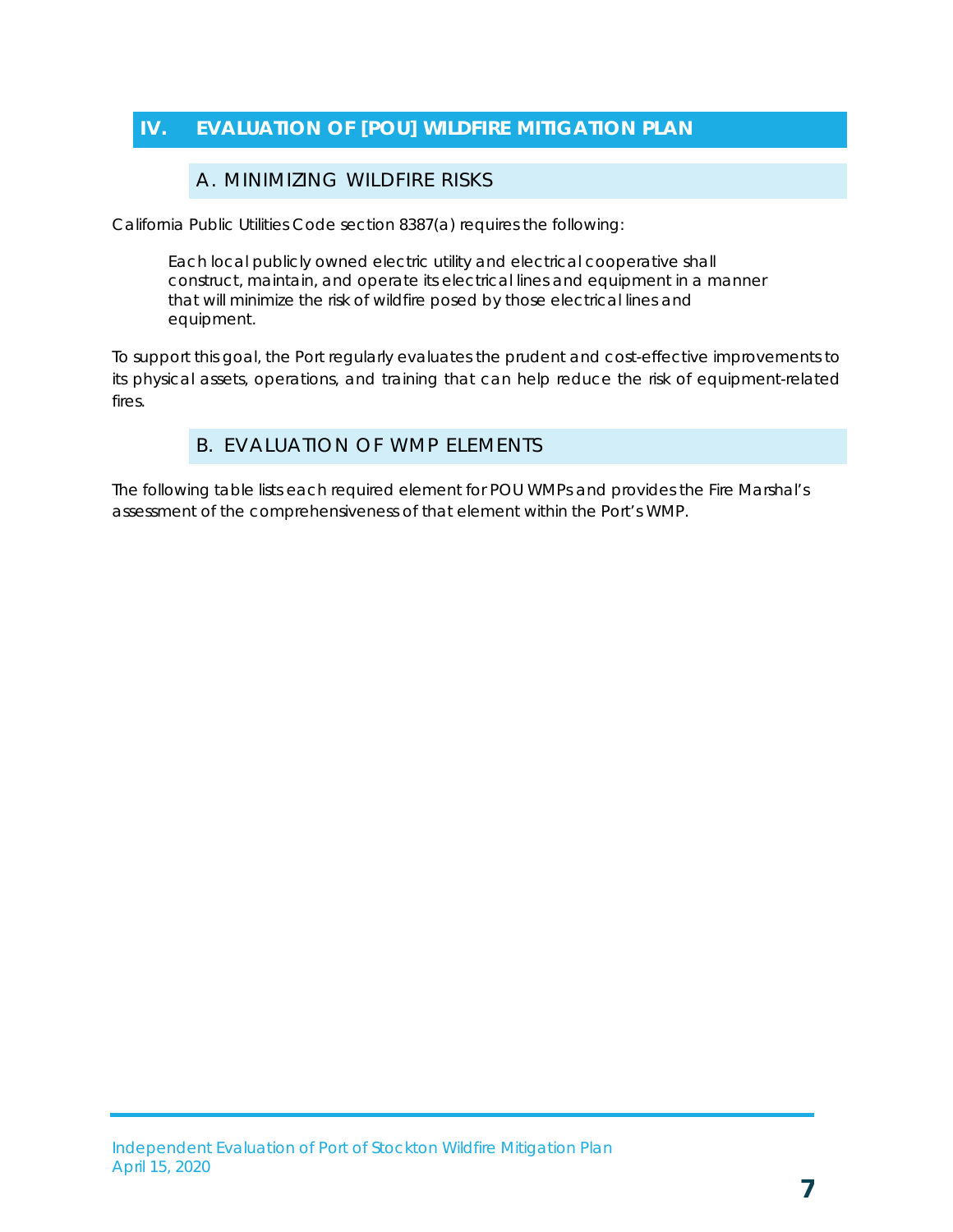| <b>Required Element of WMP</b>                                                                                        | Location<br>in WMP | <b>Summary of Port WMP</b>                                                                                                                                                                                                                                                                                                                                                                                                                                                                                                                                                                                                                                                                                                                                                                                                                                                                                                           | <b>Independent Evaluator's Assessment</b>                                                                                                                                                                                                                         |
|-----------------------------------------------------------------------------------------------------------------------|--------------------|--------------------------------------------------------------------------------------------------------------------------------------------------------------------------------------------------------------------------------------------------------------------------------------------------------------------------------------------------------------------------------------------------------------------------------------------------------------------------------------------------------------------------------------------------------------------------------------------------------------------------------------------------------------------------------------------------------------------------------------------------------------------------------------------------------------------------------------------------------------------------------------------------------------------------------------|-------------------------------------------------------------------------------------------------------------------------------------------------------------------------------------------------------------------------------------------------------------------|
| PUC § 8387(b)(2)(A): An<br>accounting of the<br>responsibilities of persons<br>responsible for executing the<br>plan. | Section III        | During any emergency, the following Port staff<br>are designated as points of contact with<br>relevant local governmental and emergency<br>officials:<br>Ricardo Navarro: Primary Contact<br>Bob Wilson: Secondary Contact, and first<br>on site during an emergency. Bob Wilson<br>would be the contact for Tesla and Grid<br>Operations for outage and load<br>restoration.<br>Richard Smith: response and investigation.<br>After an emergency has occurred, the<br>following Port Administration Staff have<br>following oversight roles:<br>Steve Escobar: Administrator and<br>Contracts, Rate Schedules<br>Juan G. Villanueva: Project Administration<br>and Construction Project Manager<br>Ricardo Navarro: Electrical Utilities<br>operations<br>Richard Smith, PE: electrical engineering<br>consultant from HCS Engineering<br><b>Bob Wilson: troubleman for substation and</b><br>Rough and Ready Island power outages; | Under the Port's Emergency<br>response protocols, the Port is<br>properly organized through outside<br>contractors, Port staff,<br>management, the Director, and<br>ultimately the Board to account for<br>the implementation and<br>management of the Port's WMP |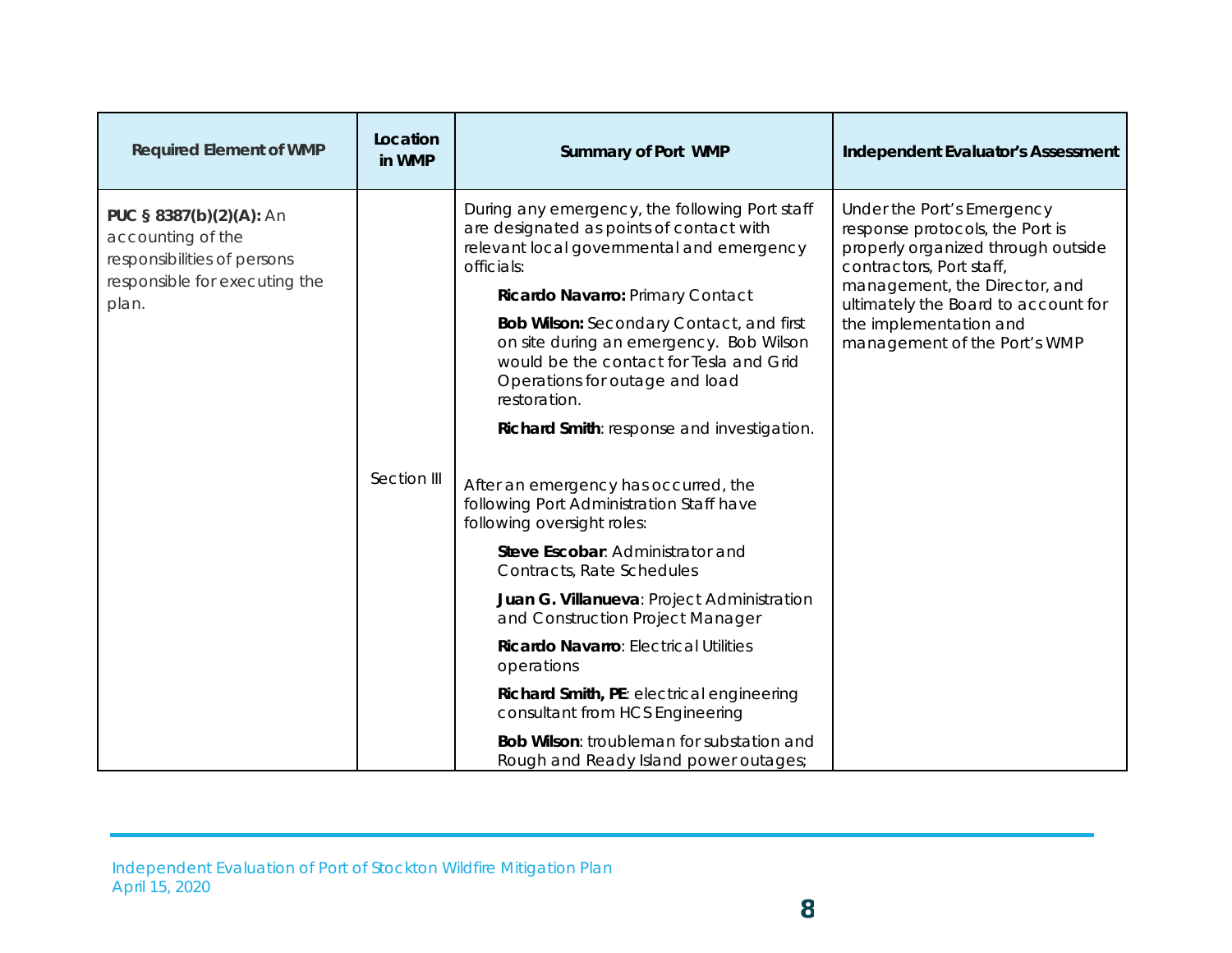| <b>Required Element of WMP</b>                                                                                                                                                                                                                                                                                                                      | Location<br>in WMP | <b>Summary of Port WMP</b>                                                                                                                                                                                                                                                                                                                                                                                                                                                                                                                                                                                                                                                                                                                                                                                                        | <b>Independent Evaluator's Assessment</b>                                                                                                                                                                                                                                                                                                               |
|-----------------------------------------------------------------------------------------------------------------------------------------------------------------------------------------------------------------------------------------------------------------------------------------------------------------------------------------------------|--------------------|-----------------------------------------------------------------------------------------------------------------------------------------------------------------------------------------------------------------------------------------------------------------------------------------------------------------------------------------------------------------------------------------------------------------------------------------------------------------------------------------------------------------------------------------------------------------------------------------------------------------------------------------------------------------------------------------------------------------------------------------------------------------------------------------------------------------------------------|---------------------------------------------------------------------------------------------------------------------------------------------------------------------------------------------------------------------------------------------------------------------------------------------------------------------------------------------------------|
|                                                                                                                                                                                                                                                                                                                                                     |                    | outside contractor with Bockmon and<br>Woody Electric.                                                                                                                                                                                                                                                                                                                                                                                                                                                                                                                                                                                                                                                                                                                                                                            |                                                                                                                                                                                                                                                                                                                                                         |
| PUC § 8387(b)(2)(B): The<br>objectives of the wildfire<br>mitigation plan.                                                                                                                                                                                                                                                                          | Section II         | Effectively reduce the probability that the Port's<br>electric supply system could be the origin or<br>contributing source for the ignition of a wildfire                                                                                                                                                                                                                                                                                                                                                                                                                                                                                                                                                                                                                                                                         | The Port's WMP contains<br>appropriate objectives to reduce<br>the probability that the Port's<br>electric distribution system could be<br>the origin or contributing source for<br>the ignition of a wildfire. In addition,<br>the WMP addresses a goal to<br>improve the resiliency of the Port's<br>distribution electric grid.                      |
| PUC § 8387(b)(2)(C): A<br>description of the preventive<br>strategies and programs to be<br>adopted by the local publicly<br>owned electric utility or<br>electrical cooperative to<br>minimize the risk of its electrical<br>lines and equipment causing<br>catastrophic wildfires, including<br>consideration of dynamic<br>climate change risks. | Section V          | No part of the Port's service territory is located<br>within the CPUC's High Fire Threat District map.<br>However, Port regularly evaluates its service<br>territory to determine if, based on changed<br>environmental circumstances, any of the<br>increased construction, inspection,<br>maintenance, repair, and clearance<br>requirements applicable in the High Fire Threat<br>District should apply to any of the Port's<br>facilities.<br>The Port's electric facilities are designed and<br>constructed to meet or exceed the relevant<br>federal, state, or industry standard. The Port<br>treats CPUC General Orders (GO) 95 and 128<br>as key industry standards for design and<br>construction of overhead and underground<br>electrical facilities. The Port meets or exceeds<br>all standards in GO 95 and GO 128. | The Port adequately identifies the<br>items undertaken in their programs<br>to prevent wildfires as it relates to<br>their electric distribution equipment.<br>The Port's strategies include building<br>standards, pre-construction,<br>operation, maintenance, and<br>vegetation management as<br>necessary aspects of wildfire<br>prevention safety. |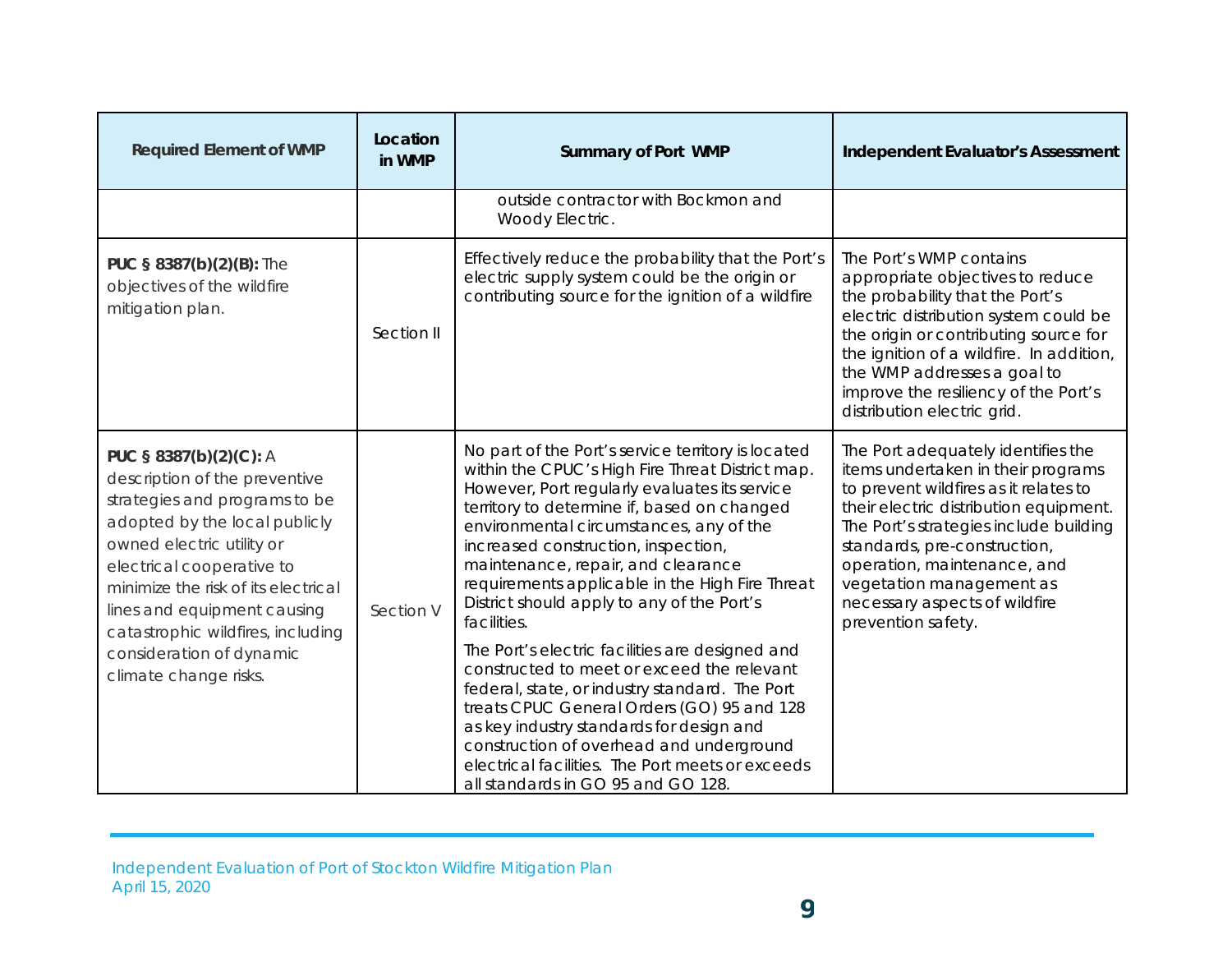<span id="page-11-1"></span><span id="page-11-0"></span>

| <b>Required Element of WMP</b>                                                                                                                                                                                                                                                | Location<br>in WMP | <b>Summary of Port WMP</b>                                                                                                                                                                                                                                                                                                                                                                                                      | <b>Independent Evaluator's Assessment</b>                                                                                                                                                                                                                                                                    |
|-------------------------------------------------------------------------------------------------------------------------------------------------------------------------------------------------------------------------------------------------------------------------------|--------------------|---------------------------------------------------------------------------------------------------------------------------------------------------------------------------------------------------------------------------------------------------------------------------------------------------------------------------------------------------------------------------------------------------------------------------------|--------------------------------------------------------------------------------------------------------------------------------------------------------------------------------------------------------------------------------------------------------------------------------------------------------------|
|                                                                                                                                                                                                                                                                               |                    | Additionally, the Port monitors and follows, as<br>appropriate, the National Electric Safety Code.                                                                                                                                                                                                                                                                                                                              |                                                                                                                                                                                                                                                                                                              |
| PUC § 8387(b)(2)(D): A<br>description of the metrics the<br>local publicly owned electric<br>utility or electrical cooperative<br>plans to use to evaluate the<br>wildfire mitigation plan's<br>performance and the<br>assumptions that underlie the<br>use of those metrics. | Section VII        | The Port's WMP proposes the following metrics<br>to measure performance of its wildfire<br>mitigation measures: (1) number of fire<br>ignitions, <sup>6</sup> and (2) wires down events. <sup>7</sup><br>In future Utility Wildfire Mitigation Plans, the Port<br>will provide the number of fires that occurred<br>that were less than 10 acres in size. Any fires<br>greater than 10 acres will be individually<br>described. | The Port identifies two metrics, fire<br>ignitions and wires down that it will<br>use to measure the success of its<br>WMP. In order to track these<br>metrics, a new reporting form<br>(Attachment 1 - {Power Outage<br>Log) has been prepared by Port<br>staff to document all electric circuit<br>events. |
| PUC § 8387(b)(2)(E): A<br>discussion of how the<br>application of previously<br>identified metrics to previous<br>wildfire mitigation plan                                                                                                                                    | Section<br>VII.B   | In the initial years, the Port anticipates that<br>there will be relatively limited data gathered<br>through these metrics. However, as the data<br>collection history becomes more robust, the<br>Port will be able to identify areas of its<br>operations and service territory that are                                                                                                                                      | The Port has identified how it will<br>report on the WMP metrics in future<br>reports, starting with the next annual<br>report. I have examined the Port's<br>existing records and have found no<br>wildfires have occurred on Port                                                                          |

<sup>&</sup>lt;sup>6</sup> For purposes of this metric, a fire ignition is defined as follows: (i) Port facility was associated with the fire; (ii) the fire was self-propagating and of a material other than electrical and/or communication facilities; (iii) the resulting fire traveled greater than one linear meter from the ignition point; and (iv) Port has knowledge that the fire occurred.

<sup>&</sup>lt;sup>7</sup> For purposes of this metric, a wires down event includes any instance where an electric transmission or primary distribution conductor falls to the ground or on to a foreign object.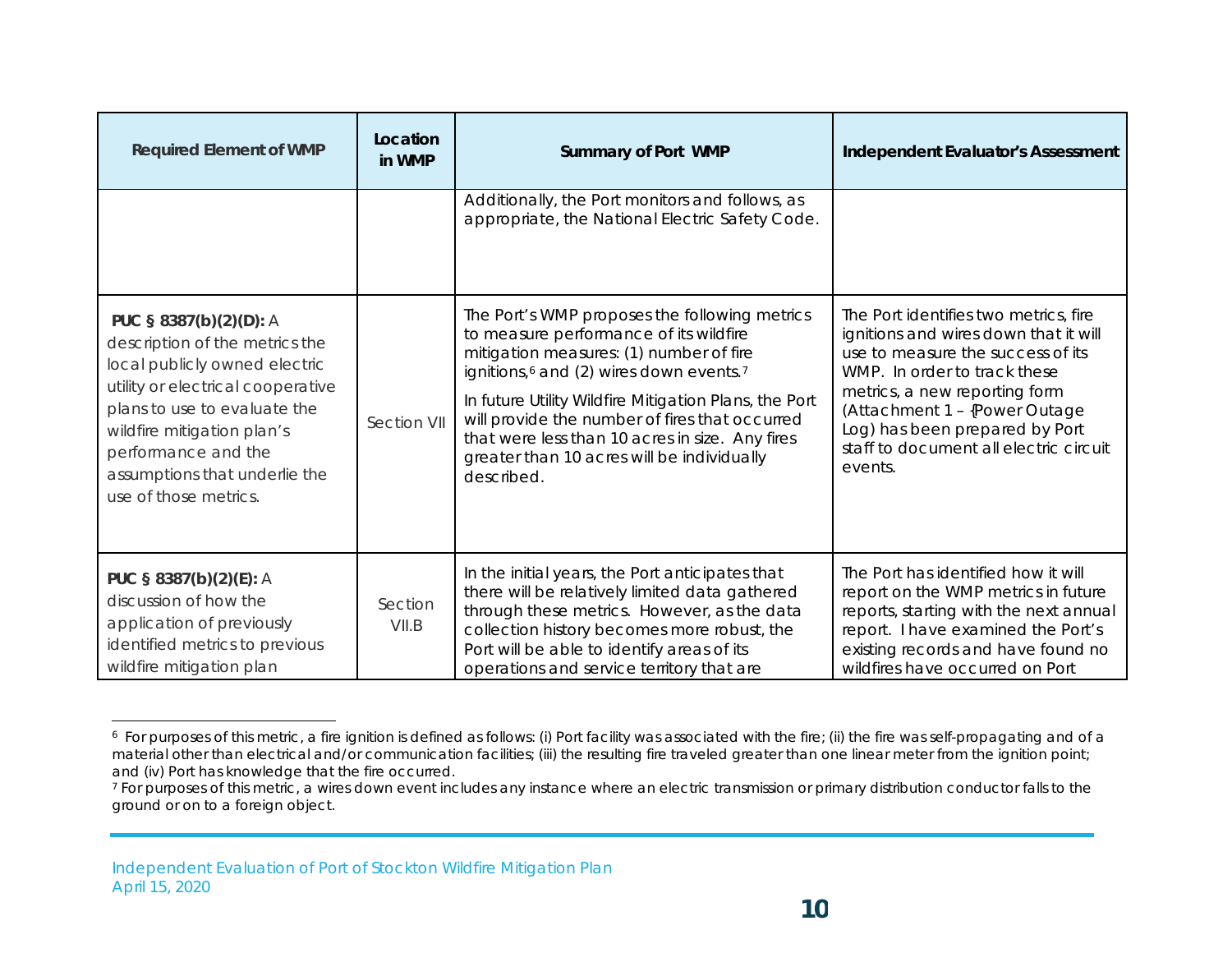| <b>Required Element of WMP</b>                                                                                                                                                                                                                                                                                                                                                                                | Location<br>in WMP | <b>Summary of Port WMP</b>                                                                                                                                                                                                                                                                                                                                                                                                                                                                                                                                                                                                                                                                                                                                                                                                                                                                                                                                                                                 | <b>Independent Evaluator's Assessment</b>                                                                                                                                                                                       |
|---------------------------------------------------------------------------------------------------------------------------------------------------------------------------------------------------------------------------------------------------------------------------------------------------------------------------------------------------------------------------------------------------------------|--------------------|------------------------------------------------------------------------------------------------------------------------------------------------------------------------------------------------------------------------------------------------------------------------------------------------------------------------------------------------------------------------------------------------------------------------------------------------------------------------------------------------------------------------------------------------------------------------------------------------------------------------------------------------------------------------------------------------------------------------------------------------------------------------------------------------------------------------------------------------------------------------------------------------------------------------------------------------------------------------------------------------------------|---------------------------------------------------------------------------------------------------------------------------------------------------------------------------------------------------------------------------------|
| performances has informed the<br>wildfire mitigation plan.                                                                                                                                                                                                                                                                                                                                                    |                    | disproportionately impacted. The Port will then<br>evaluate potential improvements to the plan.                                                                                                                                                                                                                                                                                                                                                                                                                                                                                                                                                                                                                                                                                                                                                                                                                                                                                                            | property adjacent to the Port's<br>above ground poles.                                                                                                                                                                          |
| <b>PUC § 8387(b)(2)(F): Protocols</b><br>for disabling reclosers and<br>deenergizing portions of the<br>electrical distribution system<br>that consider the associated<br>impacts on public safety, as<br>well as protocols related to<br>mitigating the public safety<br>impacts of those protocols,<br>including impacts on critical first<br>responders and on health and<br>communication infrastructure. | Section<br>IV.E    | When an outage occurs, the first step is the<br>Troubleman is dispatched to the site to<br>determine a source of the outage.<br>For on-site related outages (as indicated by the<br>protective relay system), the Troubleman<br>visually inspects the system. The Port<br>Troubleman visually inspects the power the<br>distribution system for issues, and then manually<br>recloses the onsite circuits. Then Operations<br>bring Port load back online. The Port has not<br>implemented automatic reclosures.<br>For off-site related outages, the Troubleman<br>shuts down the individual circuits of Distribution<br>system within the Port. Then electrical<br>operations calls Tesla and coordinate re-<br>instating loads with the network operations<br>centers. After power is restored to the<br>substation, the Troubleman re-energizes up the<br>Port distribution system circuits one at a time.<br>The Port does not have a policy to change<br>relay settings during emergency conditions. | The Port complies with this<br>requirement. The Port has no<br>automatic reclosers in its electric<br>distribution system. Once any part<br>of the distribution system is<br>deenergized, it requires manual<br>reenergization. |
| PUC § 8387(b)(2)(G):<br>Appropriate and feasible<br>procedures for notifying a<br>customer who may be                                                                                                                                                                                                                                                                                                         | Section<br>IV.F    | Due to the minimal risk of the Port's electrical<br>supply facilities causing a power-line ignited<br>wildfire, the Port has not adopting specific<br>protocols for de-energizing any portions of its<br>electric distribution system. The Port will                                                                                                                                                                                                                                                                                                                                                                                                                                                                                                                                                                                                                                                                                                                                                       | The Port has procedures in place to<br>notify its customers of public safety<br>concerns. However, due to the<br>minimal risk of the Port's electric<br>distribution system causing a power-                                    |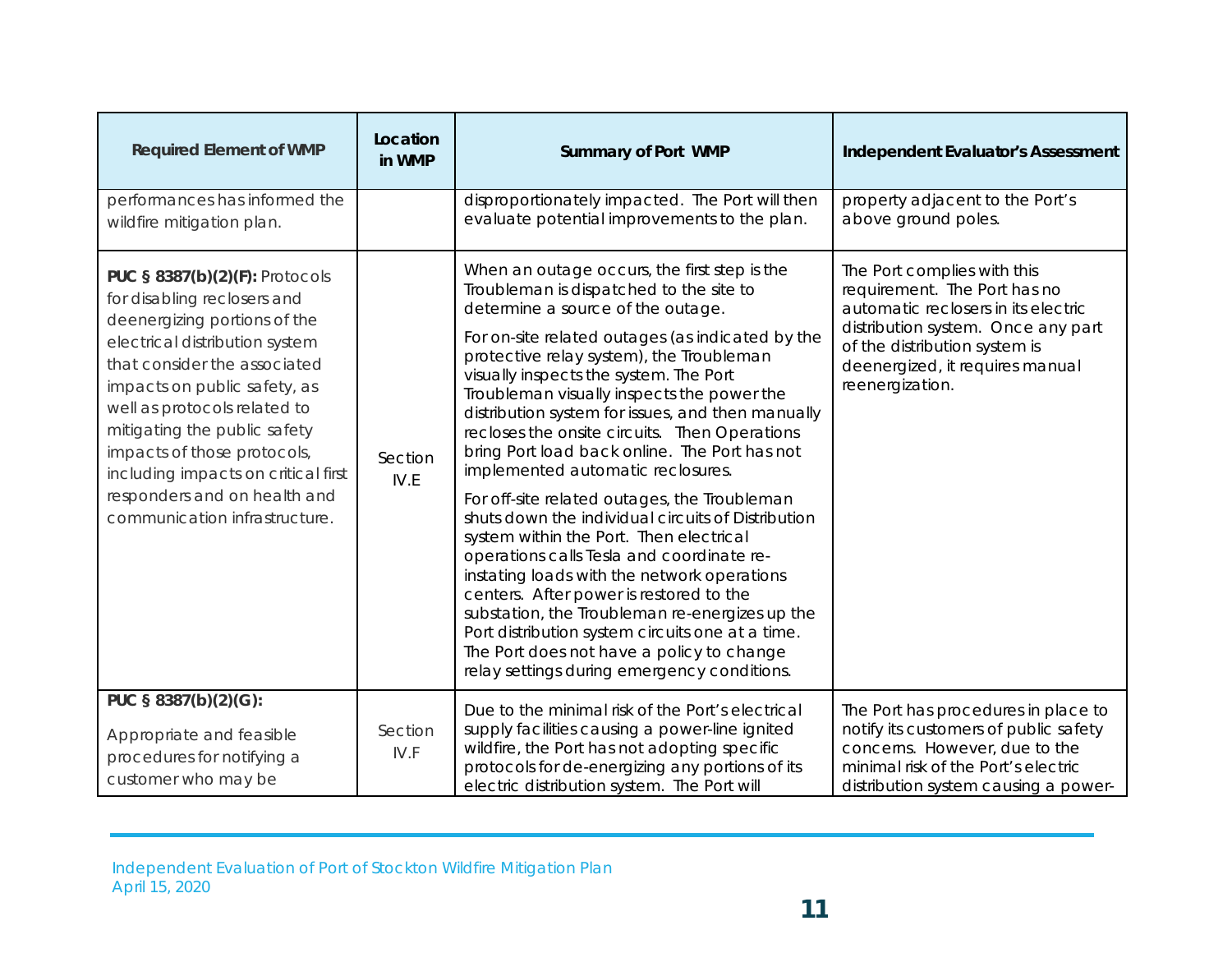| <b>Required Element of WMP</b>                                                                                                                                                                                                                 | Location<br>in WMP | <b>Summary of Port WMP</b>                                                                                                                                                                                                                                                                                                                                                                                                                                                                      | <b>Independent Evaluator's Assessment</b>                                                                                                                                                                                                                                                                         |
|------------------------------------------------------------------------------------------------------------------------------------------------------------------------------------------------------------------------------------------------|--------------------|-------------------------------------------------------------------------------------------------------------------------------------------------------------------------------------------------------------------------------------------------------------------------------------------------------------------------------------------------------------------------------------------------------------------------------------------------------------------------------------------------|-------------------------------------------------------------------------------------------------------------------------------------------------------------------------------------------------------------------------------------------------------------------------------------------------------------------|
| impacted by the deenergizing<br>of electrical lines. The<br>procedures shall consider the<br>need to notify, as a priority,<br>critical first responders, health<br>care facilities, and operators of<br>telecommunications<br>infrastructure. |                    | reevaluate this determination in future updates<br>to this Utility Wildfire Mitigation Plan.                                                                                                                                                                                                                                                                                                                                                                                                    | line ignited wildfire, the Port has not<br>adopted specific protocols for<br>deenergization and customer<br>notification. During the next year<br>the Port will review the necessity for<br>augmenting its customer safety<br>notification procedures associated<br>with the WMP.                                 |
| PUC § 8387(b)(2)(H): Plans for<br>vegetation management.                                                                                                                                                                                       | Section<br>V.C     | The Port meets or exceeds the minimum<br>industry standard vegetation management<br>practices. For both transmission and distribution<br>level facilities, the Port meets CPUC GO 95 Rule<br>35; and the GO 95 Appendix E Guidelines to<br>Rule 35. The Port will use specific knowledge of<br>growing conditions and tree species to<br>determine the appropriate time of trim<br>clearance in each circumstance.                                                                              | The Port has plans in place for<br>annual vegetation/weed<br>abatement activities that meet or<br>exceed minimum standard<br>practices. The Port has prepared an<br>inspection log to document its<br>vegetation management practices.<br>(See Attachment 2 - West Complex<br>Wildfire Prevention Inspection log) |
| PUC § 8387(b)(2)(l): Plans for<br>inspections of the local publicly<br>owned electric utility's or<br>electrical cooperative's<br>electrical infrastructure.                                                                                   | Section<br>V.D     | The Port meets or exceeds the minimum<br>inspection requirements provided in CPUC GO<br>165 and CPUC GO 95, Rule 18. Pursuant to<br>these rules, utilities inspect electric facilities in<br>the High Fire Threat District more frequently<br>than the other areas of its service territory. As<br>described above, the Port currently does not<br>have any overhead powerlines located within<br>or near the High-Fire Threat District within the<br>CPUC's Fire Threat Map. However, the Port | The Port has identified how it will<br>inspect, monitor and report the<br>electric distribution system for both<br>wildfire and weather events, as well<br>as other events that may occur.                                                                                                                        |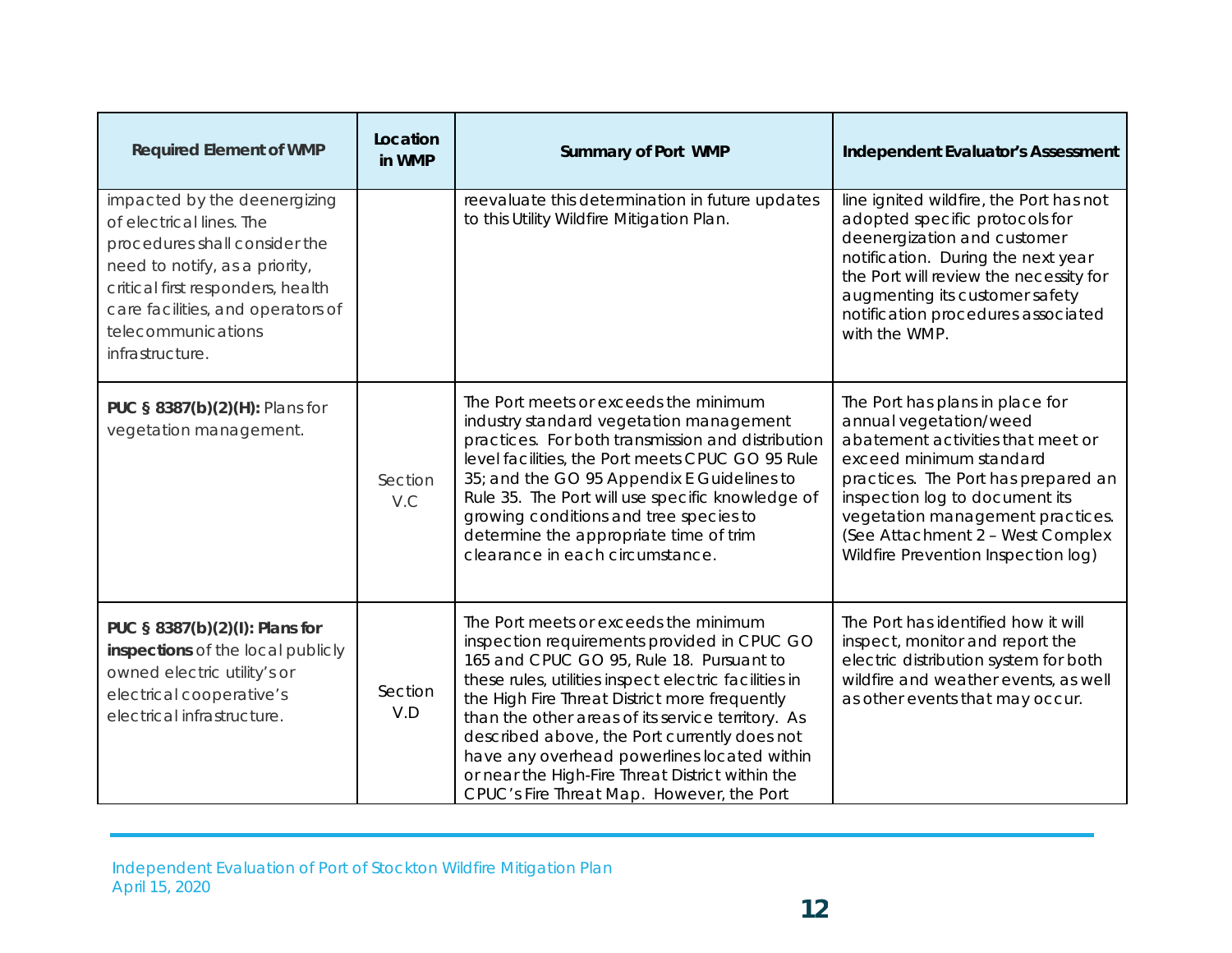| <b>Required Element of WMP</b>                                                                                                                                                                                                                                                                                                                                                                                                                                                            | Location<br>in WMP | <b>Summary of Port WMP</b>                                                                                                                                                                                                                                                                                                                                                                                                                                      | <b>Independent Evaluator's Assessment</b>                                                                                                                                                                                                                                            |
|-------------------------------------------------------------------------------------------------------------------------------------------------------------------------------------------------------------------------------------------------------------------------------------------------------------------------------------------------------------------------------------------------------------------------------------------------------------------------------------------|--------------------|-----------------------------------------------------------------------------------------------------------------------------------------------------------------------------------------------------------------------------------------------------------------------------------------------------------------------------------------------------------------------------------------------------------------------------------------------------------------|--------------------------------------------------------------------------------------------------------------------------------------------------------------------------------------------------------------------------------------------------------------------------------------|
|                                                                                                                                                                                                                                                                                                                                                                                                                                                                                           |                    | staff uses their knowledge of the specific<br>environmental and geographical conditions of<br>the Port's service territory to determine if any<br>particular areas require more frequent<br>inspections.<br>If the Port staff discovers a facility in need of<br>repair that is owned by an entity other than the<br>Port, the Port will issue a notice to repair to the<br>facility owner and work to ensure that<br>necessary repairs are completed promptly. |                                                                                                                                                                                                                                                                                      |
| PUC § 8387(b)(2)(J): A list that<br>identifies, describes, and<br>prioritizes all wildfire risks, and<br>drivers for those risks,<br>throughout the local publicly<br>owned electric utility's or<br>electrical cooperative's service<br>territory. The list shall include,<br>but not be limited to, both of<br>the following:<br>(i) Risks and risk drivers<br>associated with design,<br>construction, operation, and<br>maintenance of the local<br>publicly owned electric utility's | Section<br>IV.A    | Within the Port's service territory and the<br>surrounding areas, the primary risk drivers for<br>wildfire are the following:<br>Extended drought;<br>Vegetation type;<br>Vegetation Density;<br>Weather:<br>High winds;<br>$\bullet$<br>Terrain:<br>Changing Weather Patterns (Climate<br>Change);<br>Communities at Risk;<br>Fire History.                                                                                                                    | The risk to the Port's electric<br>distribution system are properly<br>identified within the WMP. Particular<br>risks and risk drivers are identified in<br>both areas of construction,<br>operations and maintenance, along<br>with topographic and<br>climatological risk factors. |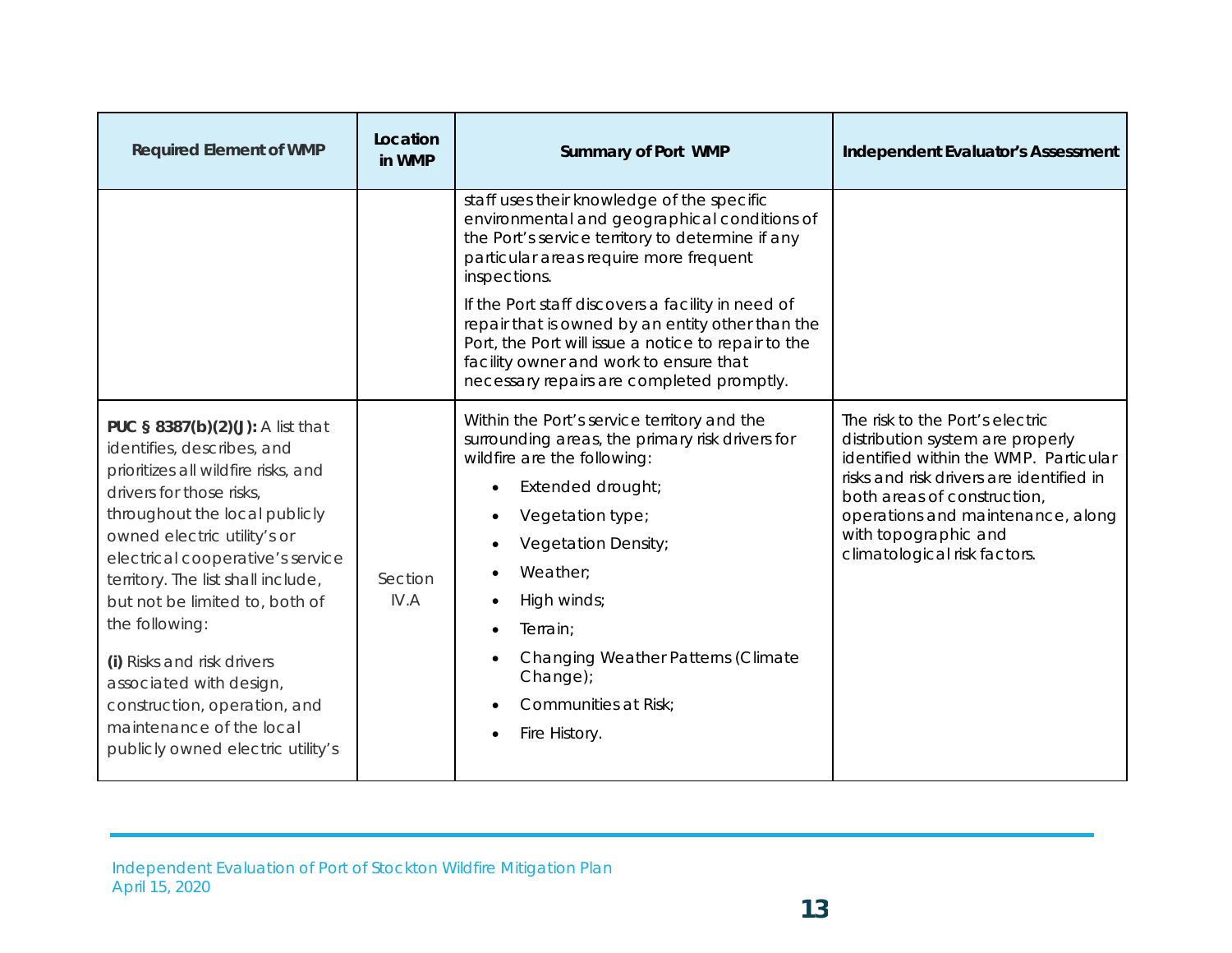| <b>Required Element of WMP</b>                                                                                                                                                                                                                                                                                                                                              | Location<br>in WMP | <b>Summary of Port WMP</b>                                                                                                                                                                                                                                                                                                                                                                                                      | <b>Independent Evaluator's Assessment</b>                                                                                                                                                                                                                                                                       |
|-----------------------------------------------------------------------------------------------------------------------------------------------------------------------------------------------------------------------------------------------------------------------------------------------------------------------------------------------------------------------------|--------------------|---------------------------------------------------------------------------------------------------------------------------------------------------------------------------------------------------------------------------------------------------------------------------------------------------------------------------------------------------------------------------------------------------------------------------------|-----------------------------------------------------------------------------------------------------------------------------------------------------------------------------------------------------------------------------------------------------------------------------------------------------------------|
| or electrical cooperative's<br>equipment and facilities.<br>(ii) Particular risks and risk drivers<br>associated with topographic<br>and climatological risk factors<br>throughout the different parts<br>of the local publicly owned<br>electric utility's or electrical<br>cooperative's service territory.                                                               |                    |                                                                                                                                                                                                                                                                                                                                                                                                                                 |                                                                                                                                                                                                                                                                                                                 |
| PUC §<br>8387(b)(2)(K): Identification of<br>any geographic area in the<br>local publicly owned electric<br>utility's or electrical<br>cooperative's service territory<br>that is a higher wildfire threat<br>than is identified in a<br>commission fire threat map,<br>and identification of where the<br>commission should expand a<br>high fire threat district based on | Section<br>IV.B    | The following threats and hazards are specific<br>to the San Joaquin Operational Area:<br>Hazardous materials release - aboard a<br>product carrier or at a facility<br>Fire or explosion - aboard a product<br>carrier or at a facility<br>Flood or levee break - impending or<br>actual<br>Severe storm - impending or actual<br>٠<br>Earthquake - impending or actual<br>Threat, incident, or attack - terrorist or<br>other | The Port' WMP has identified that<br>the Port electric distribution system is<br>not within a recognized wildfire<br>severity zone. The Port worked with<br>authorities in identifying wildfire<br>threat areas. The Port will continue<br>to evaluate wildfire zone changes<br>and adjust its WMP accordingly. |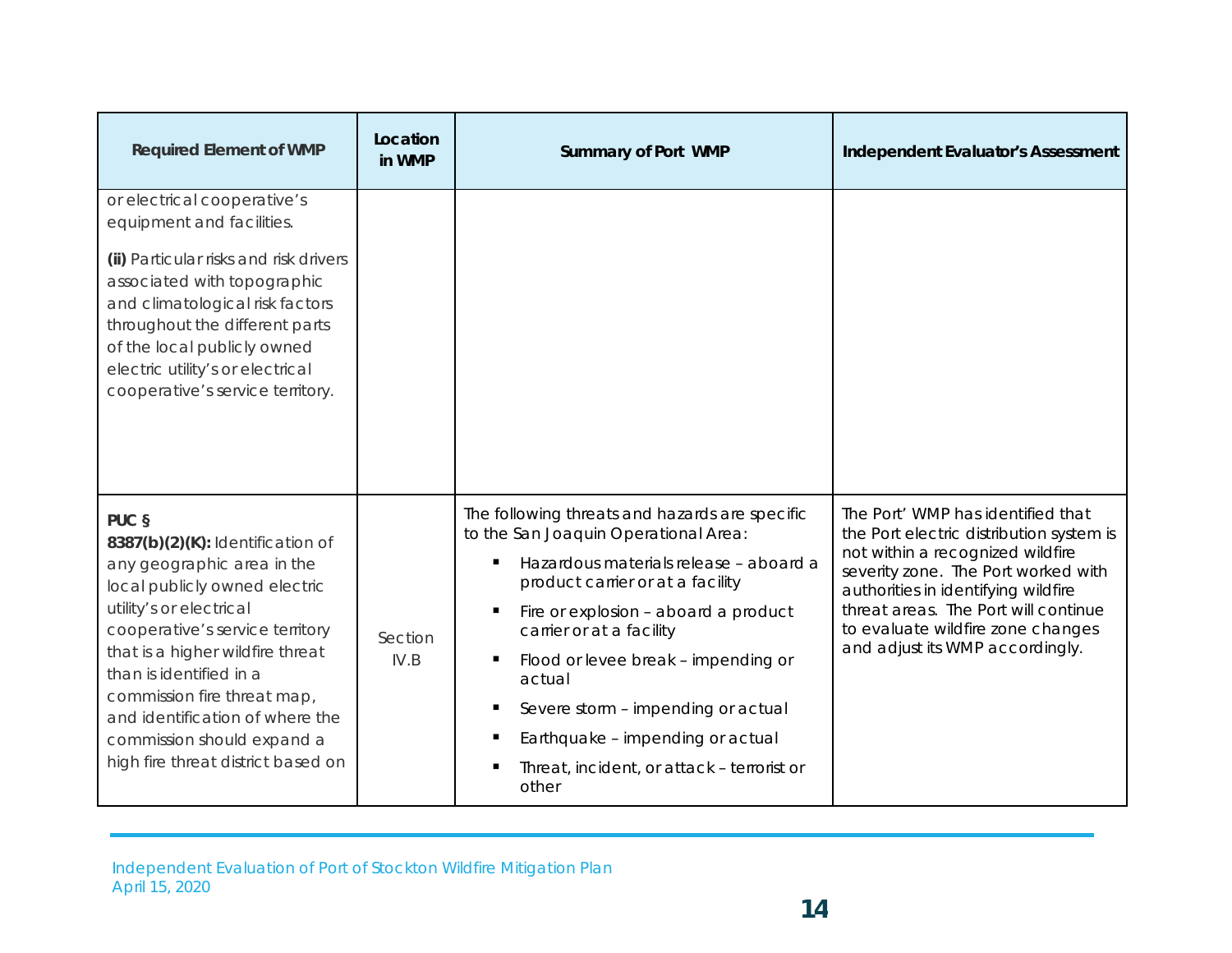| <b>Required Element of WMP</b>                                                                                                      | Location<br>in WMP | <b>Summary of Port WMP</b>                                                                                                                                                                                                                                                                                                                                                                                                                                                                                      | <b>Independent Evaluator's Assessment</b>                                                                                                                                                                                                                                    |
|-------------------------------------------------------------------------------------------------------------------------------------|--------------------|-----------------------------------------------------------------------------------------------------------------------------------------------------------------------------------------------------------------------------------------------------------------------------------------------------------------------------------------------------------------------------------------------------------------------------------------------------------------------------------------------------------------|------------------------------------------------------------------------------------------------------------------------------------------------------------------------------------------------------------------------------------------------------------------------------|
| new information or changes to<br>the environment.                                                                                   |                    | Civil unrest<br>$\blacksquare$<br>The following threats and hazards are of<br>specific concern within the Port of Stockton:<br>Anhydrous ammonia release - aboard<br>a product carrier or at a facility<br>Fire - building, grass, or petroleum<br>Chemical, biological, radiological,<br>nuclear, explosive (CBRNE) incident<br>involving cargo (aboard a product<br>carrier or at a facility)<br>CBRNE incident at a major public event<br>- waterside                                                        |                                                                                                                                                                                                                                                                              |
| PUC § 8387(b)(2)(L): A<br>methodology for identifying<br>and presenting enterprisewide<br>safety risk and wildfire-related<br>risk. | Section<br>IV.B    | Cyber attacks<br>A number of known threats and hazards affect<br>the State of California, the County of San<br>Joaquin, the City of Stockton, and the Port of<br>Stockton. The following threats and hazards are<br>specific to the San Joaquin Operational Area:<br>Hazardous materials release - aboard a<br>٠<br>product carrier or at a facility<br>Fire or explosion - aboard a product<br>carrier or at a facility<br>Flood or levee break - impending or<br>actual<br>Severe storm - impending or actual | The Port has prepared mapping<br>showing the locations of their<br>above-ground electric distribution<br>equipment and that it is not located<br>within a recognized wildfire severity<br>zone. The Port has also identified<br>enterprisewide safety risks in their<br>WMP. |

Independent Evaluation of Port of Stockton Wildfire Mitigation Plan April 15, 2020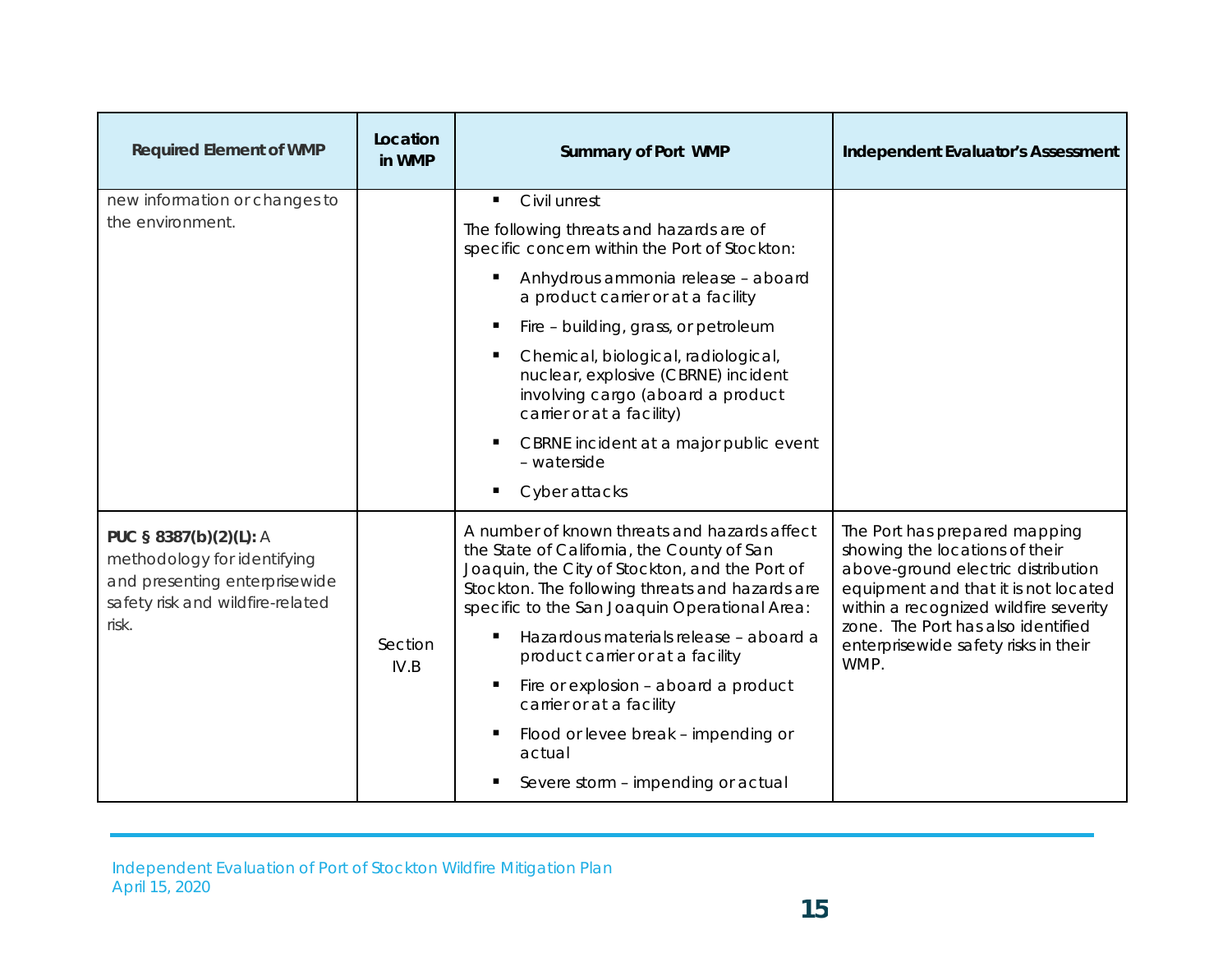| <b>Required Element of WMP</b>                                                                                                                                 | Location<br>in WMP | <b>Summary of Port WMP</b>                                                                                                                                                                                                                                                                                                                                                       | <b>Independent Evaluator's Assessment</b>                                                                                                                        |
|----------------------------------------------------------------------------------------------------------------------------------------------------------------|--------------------|----------------------------------------------------------------------------------------------------------------------------------------------------------------------------------------------------------------------------------------------------------------------------------------------------------------------------------------------------------------------------------|------------------------------------------------------------------------------------------------------------------------------------------------------------------|
|                                                                                                                                                                |                    | Earthquake - impending or actual                                                                                                                                                                                                                                                                                                                                                 |                                                                                                                                                                  |
|                                                                                                                                                                |                    | Threat, incident, or attack - terrorist or<br>other                                                                                                                                                                                                                                                                                                                              |                                                                                                                                                                  |
|                                                                                                                                                                |                    | Civil unrest                                                                                                                                                                                                                                                                                                                                                                     |                                                                                                                                                                  |
|                                                                                                                                                                |                    | The following threats and hazards are of<br>specific concern within the Port of Stockton:                                                                                                                                                                                                                                                                                        |                                                                                                                                                                  |
|                                                                                                                                                                |                    | Anhydrous ammonia release - aboard<br>a product carrier or at a facility                                                                                                                                                                                                                                                                                                         |                                                                                                                                                                  |
|                                                                                                                                                                |                    | Fire - building, grass, or petroleum                                                                                                                                                                                                                                                                                                                                             |                                                                                                                                                                  |
|                                                                                                                                                                |                    | Chemical, biological, radiological,<br>nuclear, explosive (CBRNE) incident<br>involving cargo (aboard a product<br>carrier or at a facility)                                                                                                                                                                                                                                     |                                                                                                                                                                  |
|                                                                                                                                                                |                    | CBRNE incident at a major public event<br>- waterside                                                                                                                                                                                                                                                                                                                            |                                                                                                                                                                  |
|                                                                                                                                                                |                    | Cyber attacks                                                                                                                                                                                                                                                                                                                                                                    |                                                                                                                                                                  |
| PUC § 8387(b)(2)(M): A<br>statement of how the local<br>publicly owned electric utility or<br>electrical cooperative will<br>restore service after a wildfire. | Section<br>V.E     | For on-site related outages (as indicated by the<br>protective relay system), the Troubleman<br>visually inspects the system. The Port<br>Troubleman visually inspects the power the<br>distribution system for issues, and then manually<br>recloses the onsite circuits. Then Operations<br>bring Port load back online. The Port has not<br>implemented automatic reclosures. | Within the WMP, the Port has<br>outlined its procedures for restoring<br>electrical service after any event<br>that disrupts the customers' electric<br>service. |
|                                                                                                                                                                |                    | For off-site related outages, the Troubleman<br>shuts down the individual circuits of Distribution                                                                                                                                                                                                                                                                               |                                                                                                                                                                  |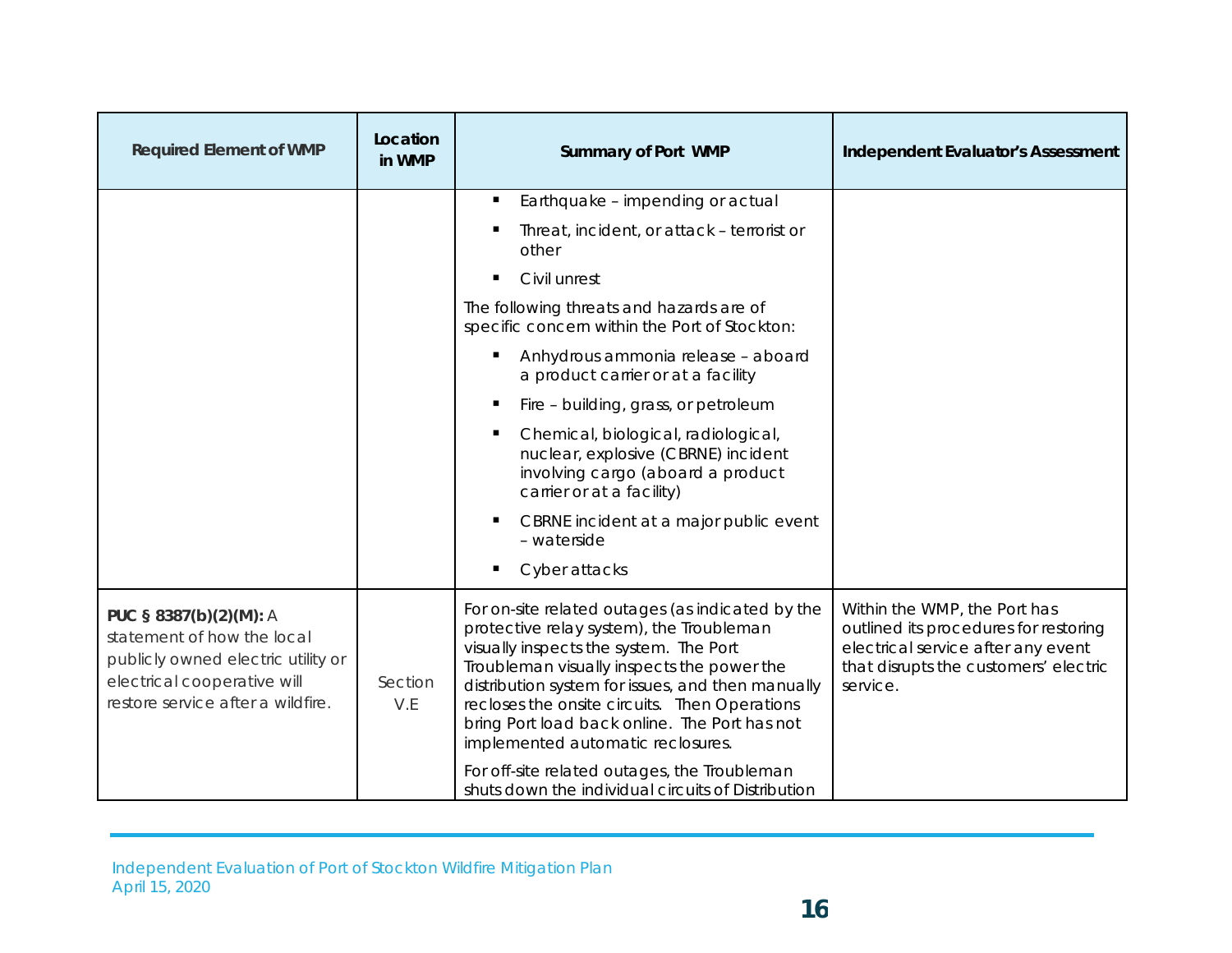| <b>Required Element of WMP</b>                                                                                                                                                                                                                                                                                                                                                                                                                                                                                                                                               | Location<br>in WMP | <b>Summary of Port WMP</b>                                                                                                                                                                                                                                                                                                                                                                                                                                                                                                                                                                                                                                                                                                                    | <b>Independent Evaluator's Assessment</b>                                                                                                                                                                                                                                                                                                                  |
|------------------------------------------------------------------------------------------------------------------------------------------------------------------------------------------------------------------------------------------------------------------------------------------------------------------------------------------------------------------------------------------------------------------------------------------------------------------------------------------------------------------------------------------------------------------------------|--------------------|-----------------------------------------------------------------------------------------------------------------------------------------------------------------------------------------------------------------------------------------------------------------------------------------------------------------------------------------------------------------------------------------------------------------------------------------------------------------------------------------------------------------------------------------------------------------------------------------------------------------------------------------------------------------------------------------------------------------------------------------------|------------------------------------------------------------------------------------------------------------------------------------------------------------------------------------------------------------------------------------------------------------------------------------------------------------------------------------------------------------|
|                                                                                                                                                                                                                                                                                                                                                                                                                                                                                                                                                                              |                    | system within the Port. Then electrical<br>operations calls Tesla and coordinate re-<br>instating loads with the network operations<br>centers. After power is restored to the<br>substation, the Troubleman re-energizes up the<br>Port distribution system circuits one at a time.<br>The Port does not have a policy to change<br>relay settings during emergency conditions                                                                                                                                                                                                                                                                                                                                                               |                                                                                                                                                                                                                                                                                                                                                            |
| PUC § 8387(b)(2)(N): A<br>description of the processes<br>and procedures the local<br>publicly owned electric utility or<br>electrical cooperative shall use<br>to do all of the following:<br>(i) Monitor and audit the<br>implementation of the wildfire<br>mitigation plan.<br>(ii) Identify any deficiencies in<br>the wildfire mitigation plan or its<br>implementation, and correct<br>those deficiencies.<br>(iii) Monitor and audit the<br>effectiveness of electrical line<br>and equipment inspections,<br>including inspections<br>performed by contractors, that | Section<br>VIII    | The Port's Fire Marshal (also serving as the City<br>of Stockton's Assistant Fire Marshal) will serve as<br>the independent auditor for the Utility Wildfire<br>Mitigation Plan. As the Port's Fire Marshal, this<br>individual has specific knowledge of Port<br>operations and is active in patrolling the Port<br>providing inspections and safety<br>recommendations to tenants. The physical<br>presence of this individual allows for the<br>constant monitoring of the necessary wildfire<br>mitigation measures to ensure continuing<br>compliance.<br>The Port Fire Marshal's report will be prepared<br>for the review, consideration, and potential<br>adoption by the Board of Port Commissioners<br>at a noticed public hearing. | The Port has provided procedures<br>within the WMP for monitoring and<br>auditing the WPM and identifying<br>any deficiencies within the WMP, as<br>well as monitoring the effectiveness<br>of the Port's electric distribution<br>system inspection and records<br>reporting process to collect and<br>track WMP data for future review<br>and reporting. |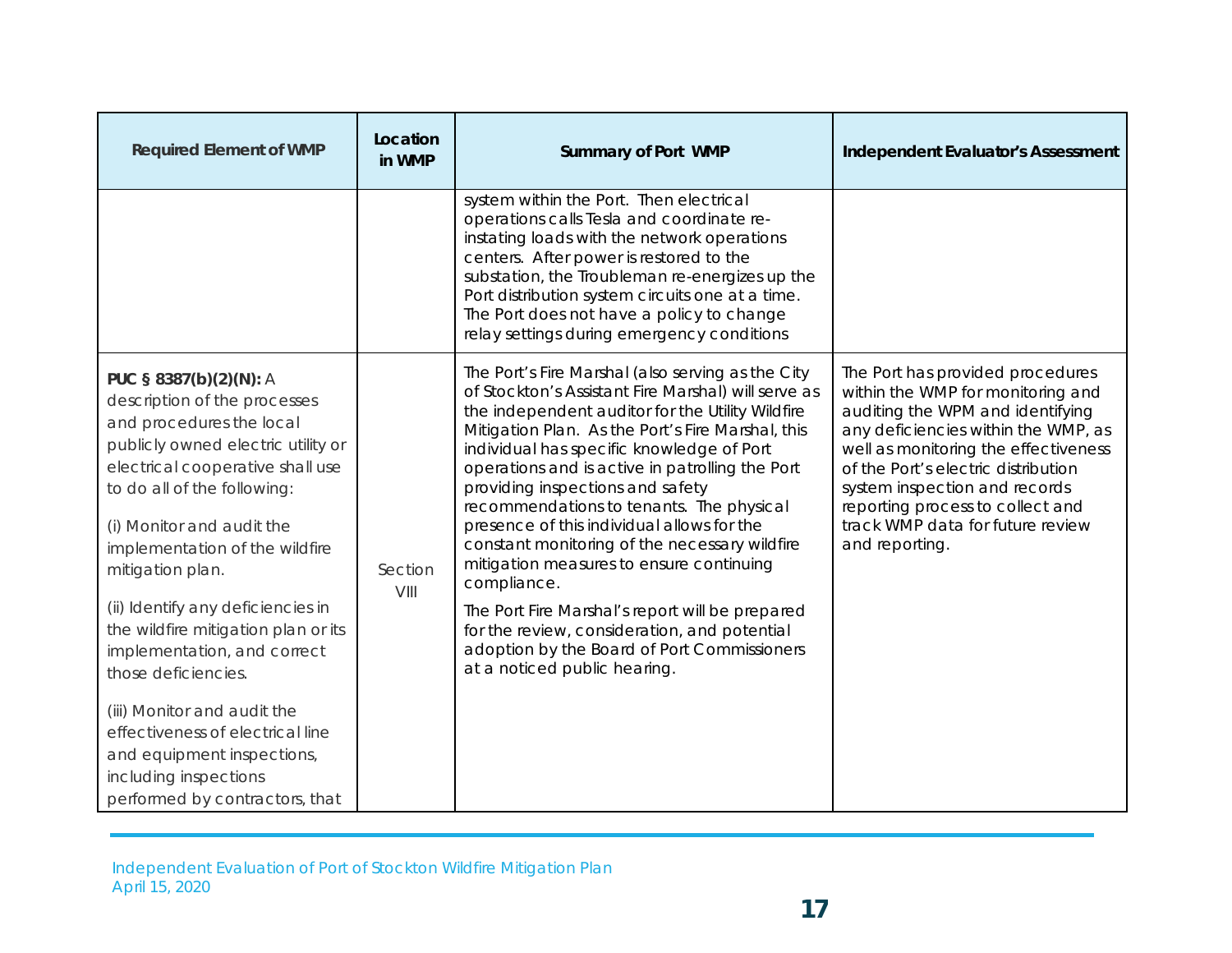| <b>Required Element of WMP</b>                                                        | Location<br>in WMP | Summary of Port WMP | Independent Evaluator's Assessment |
|---------------------------------------------------------------------------------------|--------------------|---------------------|------------------------------------|
| are carried out under the plan,<br>other applicable statutes, or<br>commission rules. |                    |                     |                                    |